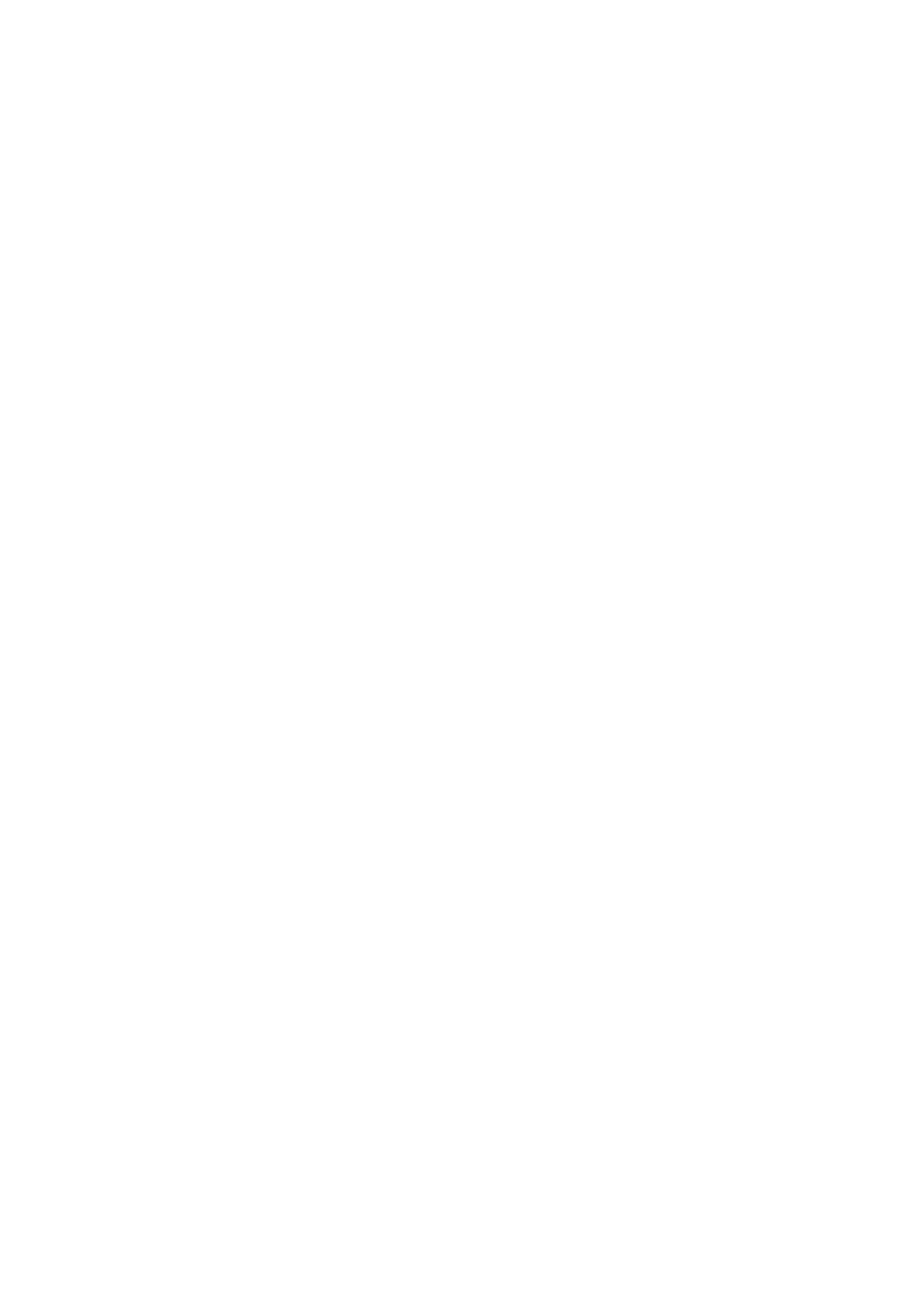# **Concentrations of Inflammatory Markers and Clinical Findings in Bitches Surgically Treated for Pyometra in Khon Kaen, Thailand**

**Koncentrationer av inflammatoriska markörer och kliniska fynd hos tikar som behandlats kirurgiskt för pyometra i Khon Kaen, Thailand**

*Anna Ahlén*

*Supervisor: Ragnvi Hagman, Department of Clinical Sciences*

*Assistant Supervisor: Sara Wernersson, Department of Anatomy, Physiology and Biochemistry*

*Examiner: Odd Höglund, Department of Clinical Sciences*

*Degree Project in Veterinary Medicine*

*Credits: 30 Level: Second cycle, A2E Course code: EX0736*

*Place of publication: Uppsala Year of publication: 2017 Number of part of series: Examensarbete 2017:51 ISSN: 1652-8697 Online publication[: http://stud.epsilon.slu.se](http://stud.epsilon.slu.se/)*

*Key words: Albumin, iron, C-reactive protein, pyometra, biomarkers, SIRS, sepsis Nyckelord: Albumin, järn, C-reaktivt protein, pyometra, biomarkörer, SIRS, sepsis*

**Sveriges lantbruksuniversitet Swedish University of Agricultural Sciences**

Faculty of Veterinary Medicine and Animal Science Department of Clinical Sciences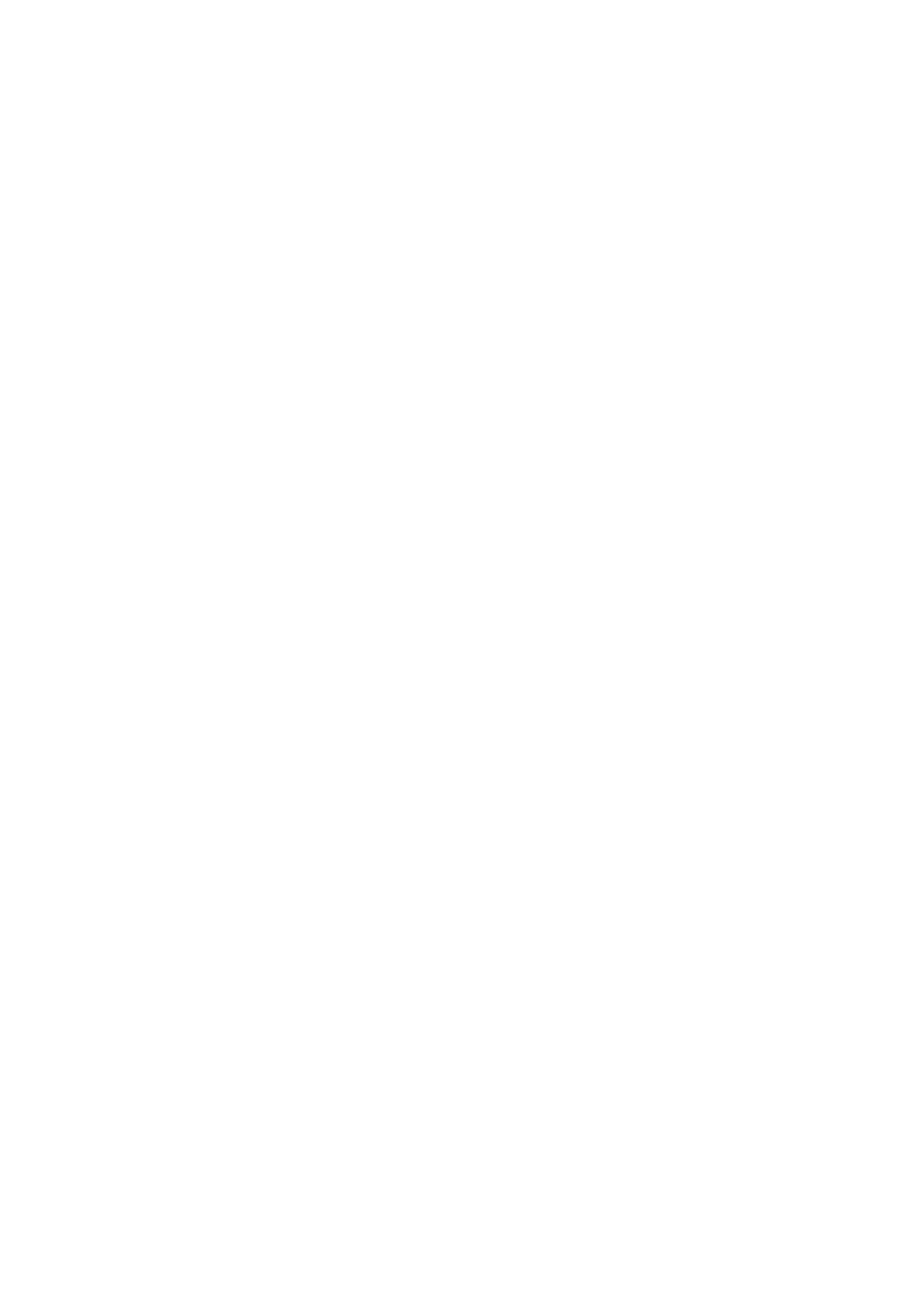## **SUMMARY**

Pyometra is a common reproductive disease affecting intact bitches. The disease is defined by accumulation of purulent material within the uterus, and can potentially be life-threatening. Clinically, affected bitches can present with a variety of signs and diagnosis can be challenging in more indistinct cases. It is not uncommon that bitches with pyometra manifest systemic inflammatory response syndrome (SIRS) in response to the bacterial infection, i.e. sepsis. Rapid initiation of treatment is then necessary in order to prevent progression into hypotension and organ dysfunction, known as septic shock. If one or more organ systems fail entirely, death usually follows.

Delay of effective antibiotic treatment after the onset of hypotension in patients diagnosed with septic shock has been shown to be a crucial therapeutic factor associated with mortality. Correct initiation of treatment is however complicated by the fact that it is diagnostically challenging to identify patients suffering from sepsis at an early stage. There is no gold standard to diagnose sepsis, since blood cultures may remain negative in 30-50 % of the patients and is not yet rapid enough. Clinical criteria used to detect SIRS in dogs include body temperature, heart rate, respiratory rate, white blood cell count and band neutrophils. These criteria are unspecific and when aiming for high sensitivity, the specificity decreased resulting in a relatively high proportion of dogs falsely diagnosed with SIRS. Consequently, there is a need for biomarkers to achieve effective diagnosis of sepsis in dogs, and make it possible to initiate necessary treatment at an early stage. This study investigates the possible use of albumin, iron and Creactive protein (CRP) as adjunctive diagnostic markers for sepsis and prediction of prognosis measured as prolonged hospitalization.

Nine dogs with pyometra and 15 healthy control dogs were included in this study. Blood samples were collected pre-operatively, 24 hours post-operatively and 7-10 days postoperatively. The serum was analysed in Sweden for concentrations of albumin, iron and CRP. Tissue samples were removed from the uteri of the dogs surgically treated for pyometra and embedded in paraffin in Thailand. The embedded samples were then histologically examined in Sweden. Blood cultures and bacterial swabs from the uteri were analysed for bacterial growth and isolated strains tested for antimicrobial sensitivity in Thailand.

The results of this study showed that none of the investigated inflammatory markers differed between septic and non-septic bitches, which indicate that none of the investigated parameters have a potential clinical value for detection of sepsis. However, the number of dogs included in the study was low and a larger study material would be useful for further evaluation. Broadspectrum antibiotics was used routinely in bitches treated surgically for pyometra and also in bitches admitted for elective spaying at Khon Kaen University Animal Hospital. Multiresistance could not be observed in any of the isolates from the uteri bacterial swabs, but a larger study material and a standard profile of antimicrobials tested would be beneficial to give a more correct interpretation of the antimicrobial susceptibility tests and to survey antibiotic resistance.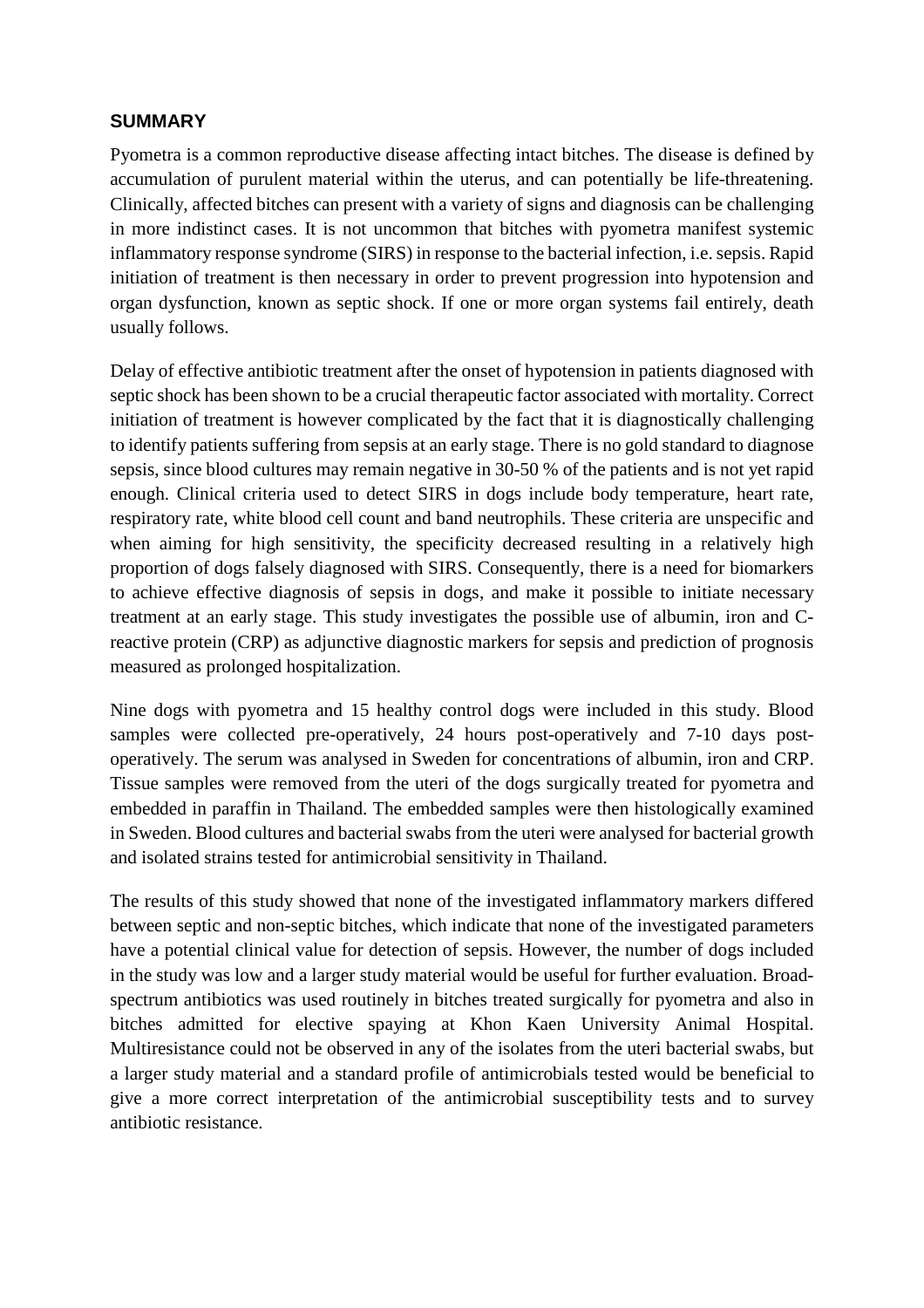#### **SAMMANFATTNING**

Pyometra är en vanligt förekommande reproduktiv sjukdom som drabbar intakta tikar. Sjukdomen definieras av ansamling av purulent material i livmodern, och kan potentiellt vara livshotande. Drabbade tikar kan kliniskt uppvisa en variation av sjukdomstecken, och diagnos av sjukdomen kan vara utmanande i mer indistinkta fall. Det är inte ovanligt att tikar med pyometra manifesterar systemic inflammatory response syndrome (SIRS) till följd av den bakteriella infektionen, det vill säga sepsis. Snabb initiering av behandling är då nödvändigt för att förhindra utvecklande av hypotension och organsvikt, även känt som septisk chock. Om ett eller flera organsystem fallerar helt leder detta ofta till döden.

Fördröjning av antibiotikabehandling efter hypotension inträtt hos patienter med septisk chock har visat sig vara en betydande terapeutisk faktor associerad med dödlighet. Korrekt behandling i tid kompliceras dock av att det är diagnostiskt utmanande att identifiera patienter med sepsis på ett tidigt stadie. Det finns ingen optimal standardmetod för att diagnostisera sepsis, då blododlingar kan vara negativa i 30-50 % av fallen och ännu inte är tillräckligt tidseffektiva. Kliniska kriterier som används för att diagnostisera SIRS hos hundar inkluderar kroppstemperatur, hjärtfrekvens, andningsfrekvens, antal vita blodceller och bandneutrofiler. Dessa kriterier är ospecifika och utvecklade med hög sensitivitet, vilket resulterar i en relativt hög andel hundar som blir falskt diagnostiserade med SIRS. Detta visar att det finns ett behov av biomarkörer för att effektivt kunna diagnostisera sepsis hos hundar och möjliggöra insättning av behandling i ett tidigt stadium. Syftet med den här studien var att utvärdera möjlig användning av albumin, järn och C-reaktivt protein (CRP) som diagnostiska markörer och för att förutsäga prognos mätt som förlängd sjukhusvistelse.

Nio hundar med pyometra och 15 friska kontrollhundar inkluderades i studien. Blodprover samlades innan operation, 24 timmar efter operation och 7-10 dagar efter operation. Serum analyserades i Sverige avseende koncentrationer av albumin, järn och CRP. Vävnadsprover togs från livmödrarna som avlägsnats vid operation av hundarna med pyometra och preparerades i Thailand. De preparerade vävnadsproverna undersöktes sedan histologiskt i Sverige. Blododlingar och bakterieodlingar från livmödrarna analyserades och testades för antimikrobiell känslighet i Thailand.

Resultaten av den här studien visar att ingen av de inflammatoriska parametrarna som undersöktes skiljde sig mellan septiska och icke-septiska hundar, vilket indikerar att ingen av dessa parametrar har potentiellt kliniskt värde för diagnostik av sepsis. Dock var antalet hundar i denna studie lågt, och ett större studiematerial skulle vara fördelaktigt för vidare utvärdering. Bredspektrumantibiotika användes rutinmässigt till tikar som opererades för pyometra eller kastrerades på Khon Kaen University Animal Hospital. Multiresistens kunde inte påvisas i något av isolaten från bakteriesvabbarna, men ett större studiematerial och en standardprofil för vilka antibiotikapreparat som testades skulle vara fördelaktigt för en mer korrekt tolkning av känsligheten mot antibiotika och för att kartlägga antibiotikaresistens.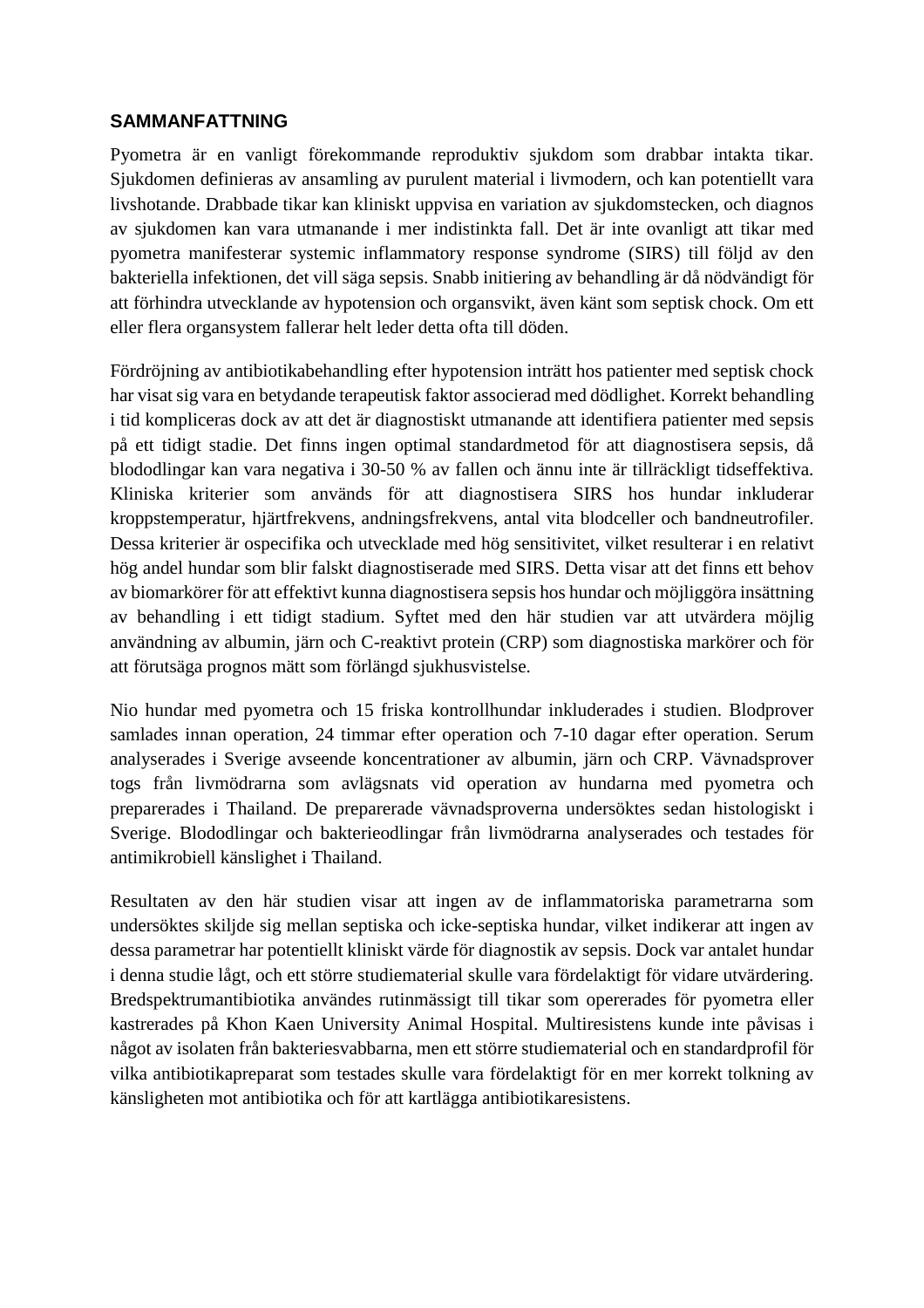# **CONTENT**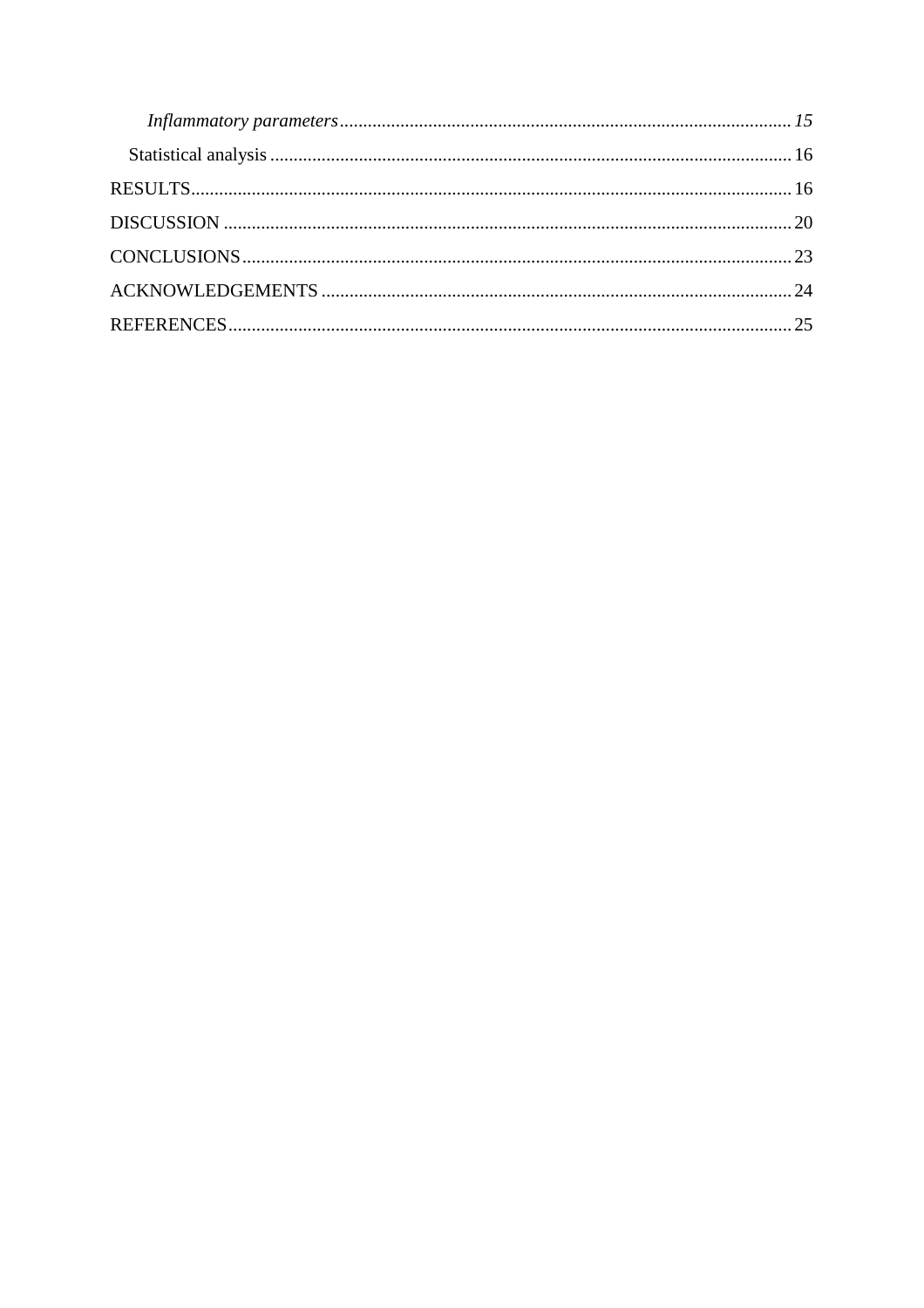# **Abbreviations**

| ALP         | Alkaline phosphatase                               |
|-------------|----------------------------------------------------|
| <b>CRP</b>  | C-reactive protein                                 |
| <b>ICU</b>  | Intensive care unit                                |
| KKU         | Khon Kaen University                               |
| <b>LODS</b> | Logistic organ dysfunction syndrome                |
| <b>MODS</b> | Multiple organ dysfunction syndrome                |
| <b>MFS</b>  | Minor field study                                  |
| <b>OHE</b>  | Ovariohysterectomy                                 |
| <b>PCV</b>  | Packed cell volume                                 |
| <b>RBC</b>  | Red blood cell count                               |
| <b>SIRS</b> | Systemic inflammatory response syndrome            |
| <b>SOFA</b> | Sequential organ failure assessment                |
| <b>SLU</b>  | <b>Swedish University of Agricultural Sciences</b> |
| <b>UDS</b>  | <b>University Animal Hospital</b>                  |
| <b>WBC</b>  | Total white blood cell count                       |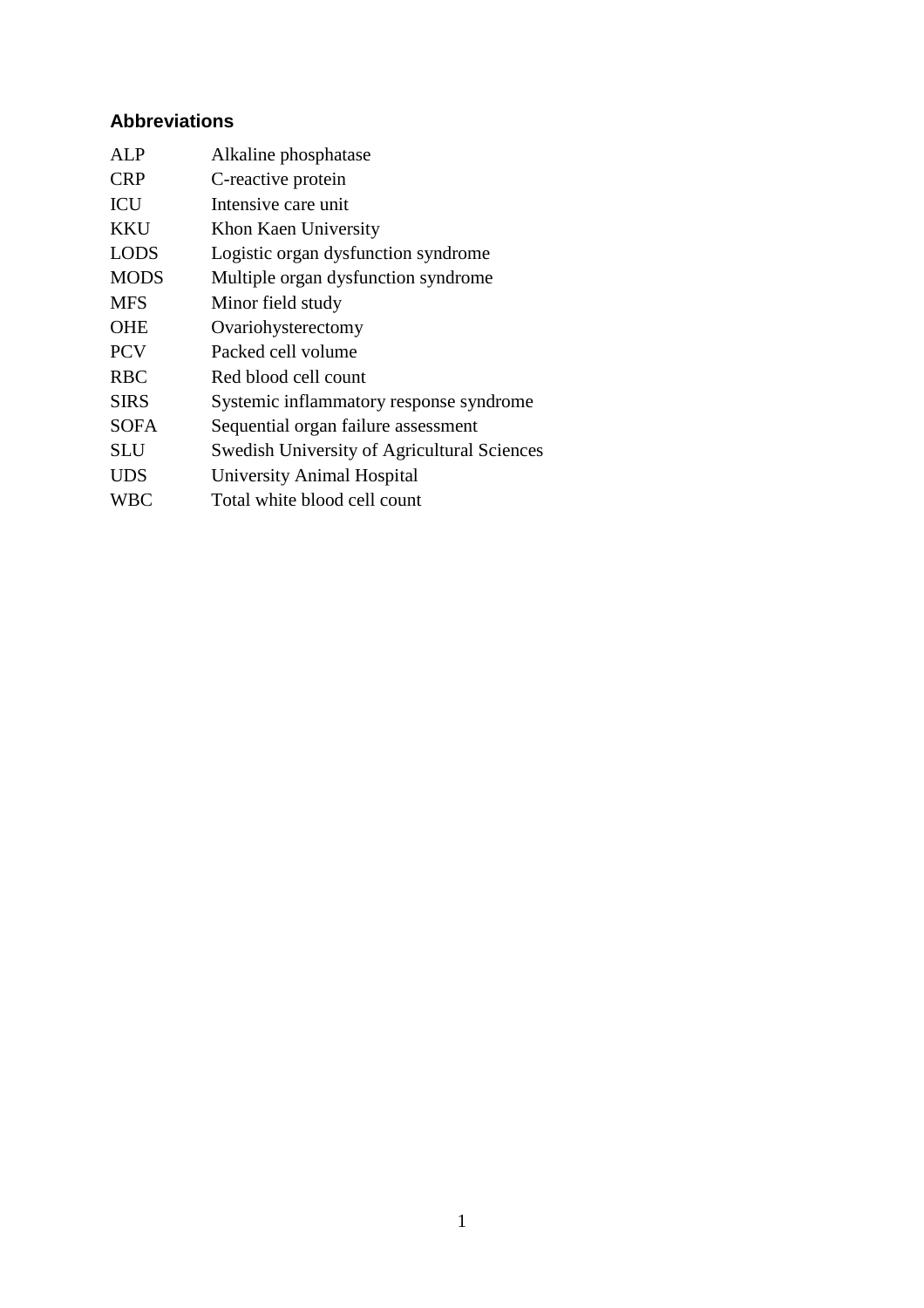#### **INTRODUCTION**

Pyometra is a potentially life-threatening disease, which commonly affects middle age and older bitches (De Bosschere, 2002). The disease is defined by accumulation of purulent material within the uterus, causing a variety of local and systemic symptoms, and requiring surgical or medical intervention in order to resolve (Dow, 1959; Hagman *et al.,* 2011b). In countries where spaying of healthy dogs is not generally practised, 23-24% of the bitches will have experienced pyometra by 10 years of age (Egenvall *et al.,* 2001). Similar results were presented in a more recent study, where the proportion of the bitches that had developed pyometra at 10 years of age was 19 % (Jitpean *et al.,* 2012). The pathogenesis of pyometra is still not completely understood, despite decades of research on the subject, but it is generally considered that bacteria ascending from the normal vaginal flora proliferate in a progesterone-primed uterus and establish an infection (Hagman, 2012). The most frequently isolated bacteria in cases of pyometra are *Escherichia coli* (*E.coli*) (Bigliardi *et al.,* 2004; Dow, 1959; Wheaton *et al.,* 1989).

Clinically, the bitch with pyometra may present with a variety of signs including vaginal discharge, polydipsia, polyuria, anorexia, depression, vomiting and lethargy (Bigliardi *et al.,*  2004; Jitpean *et al.*, 2014a; Kaymatz *et al.,* 1997; Martins *et al.,* 2015). In characteristic cases identification and diagnosis of the disease is undemanding, but the diagnosis may be challenging in cases where vaginal discharge is absent (closed-cervix), and when the clinical presentation or history are indistinct (Hagman, 2012). Useful diagnostic tools for the disease include abdominal radiographs (Wheaton *et al.,* 1989) and ultrasound investigation (Bigliardi *et al.,* 2004). Ovariohysterectomy (OHE) is generally recommended as the treatment of choice for canine pyometra, especially when the bitch lacks significant reproductive value or the owner has no strong wish to breed the bitch (Rootwelt-Andersen & Farstad, 2006).

It is not uncommon for bitches with pyometra to manifest systemic inflammatory response syndrome (SIRS) associated with the bacterial infection, i.e. sepsis (Fransson *et al.,* 2007). Septic shock follows when the syndrome proceeds into hypotension and organ dysfunction (Parrillo, 1993). If one or more organ system fails entirely, death usually follows (Parrillo, 1993). Currently, there is no rapid and exact test to diagnose sepsis, which is why certain clinical criteria are used to pinpoint patients more prone to suffer from sepsis (Hauptman *et al.,*  1997; Seymour *et al.,* 2016). Since there is no gold standard for diagnosing sepsis (Seymour *et al.,* 2016), there is a necessity to identify biomarkers to achieve effective diagnosis of dogs suffering from sepsis, allowing rapid initiation of appropriate therapy (DeClue *et al.,* 2011). Many potential biomarkers have been evaluated for use in sepsis, but none of them has so far been proven to have sufficient specificity or sensitivity to be regularly used in clinical practise (Pierrakos & Vincent, 2010).

The aim of this study was to investigate the levels of albumin and iron in bitches diagnosed with pyometra in order to evaluate the values of these measurements in predicting outcome and identifying bitches developing sepsis as a complication to the disease, and to compare with the more routinely used marker for systemic inflammation, i.e. the acute phase protein C-reactive protein (CRP). Additionally, the study provided an opportunity to compare standard antibiotic treatment in Sweden versus Thailand, as well as bacterial species and existent antibiotic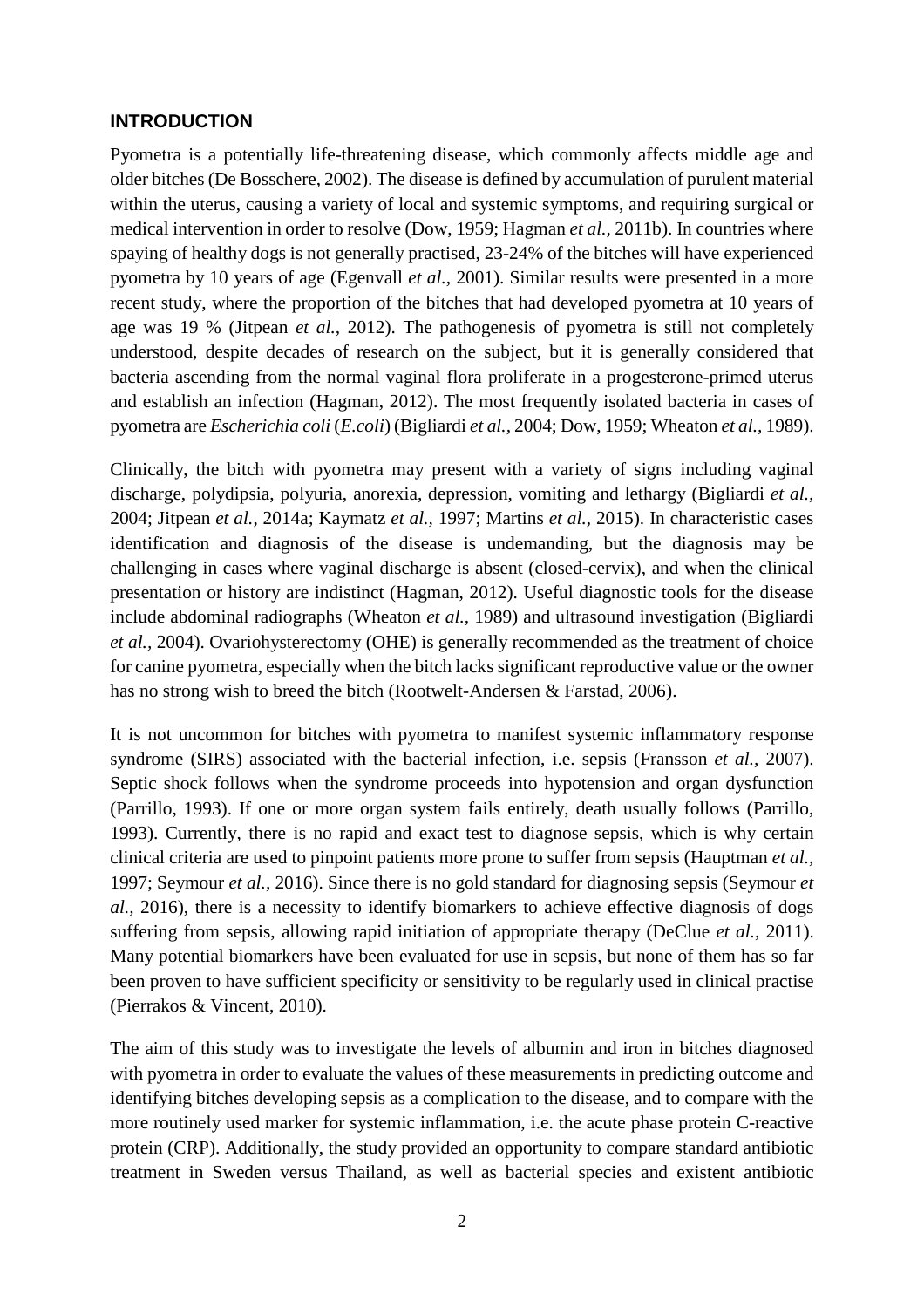resistance patterns in the isolates commonly causing uterine infection in dogs treated surgically for pyometra at Khon Kaen University Animal Hospital, Thailand.

## **LITERATURE REVIEW**

## **Pyometra**

### *History and prevalence/incidence*

In a retrospective cross-sectional study in the UK performed by Gibson *et al.,* (2013) with a total of 1728 cases of pyometra, the overall period prevalence of pyometra in the female dog population was 2.2 %, which is similar to previously reported values (Egenvall *et al.,* 2001; Whitehead, 2008). Factors associated with an increased risk of developing pyometra include nulliparity (Hagman *et al.,* 2011; Niskanen & Thrusfield, 1998) and exogenous estrogen therapy in young bitches (Niskanen & Thrusfield, 1998; Whitehead, 2008). In a breed-matched case control study, Hagman *et al.* (2011b) found that previous pregnancy was a factor that had protective effect against pyometra in some breeds, which indicates a breed-variation concerning protective- and risk-factors.

Certain breeds have been reported to have a predisposition for pyometra, specifically Rough Collie, Rottweiler, Cavalier King Charles Spaniel and Golden Retriever (Egenvall *et al.,* 2001; Niskanen & Thrusfield, 1998). The Bernese Mountain Dog was shown to have the highest rank for development the disease in a study including 110 breeds (Jitpean *et al.,* 2012). Breeds with a low risk of developing pyometra include Drevers, German Shepherd Dogs, Swedish Hounds and Dachshounds (Egenvall *et al.,* 2001). However, in the study by Niskanen & Thrusfield (1998) no pedigree dog had a significantly reduced crude risk, but there was evidence for a reduced risk in mongrels. The notable variations between breeds regarding the incidence of pyometra indicate that genetic factors may predispose and/or protect for development of the disease (Jitpean *et al.,* 2012).

#### *Ethiology and pathogenesis*

The pathogenesis of pyometra is still not yet entirely understood. Hormonal influence on the uterus was suspected to be important in the pathogenesis in pyometra in early reports, since the disease was most commonly observed during the influence of progesterone in diestrus (Dow, 1959). Progesterone has been shown to 1) stimulate endometrial gland secretion; thus providing a suitable environment for bacterial growth, 2) suppress immune responses, 3) cause functional closure of the cervix, which prevents drainage of contents of the uterus, and 4) mediate cystic endometrial hyperplasia (CEH) (Chaffaux & Thibier, 1987; Austad *et al.,* 1979). Early reports suggested that prolonged exposure to progesterone caused susceptibility to pyometra, which was shown by experimentally inducing the disease by admission of exogenous progesterone to ovariectomized bitches, (Dow, 1959). When measuring concentrations of progesterone in blood plasma in bitches suffering from pyometra, Caffaux & Thibier (1978) could not detect any prolonged or extensive secretion of progesterone in these bitches, contradicting to what the experiments by Dow (1959) would suggest. In a more recent Finnish study, no significant riskenhancing effect of progestin-treatment (medroxyprogesterone acetate) was observed and it was concluded that such risk, if present, is probably low (Niskanen & Thrusfield, 1998). These contradictions could be due to the fact that the bitches in the experimental study by Dow (1959)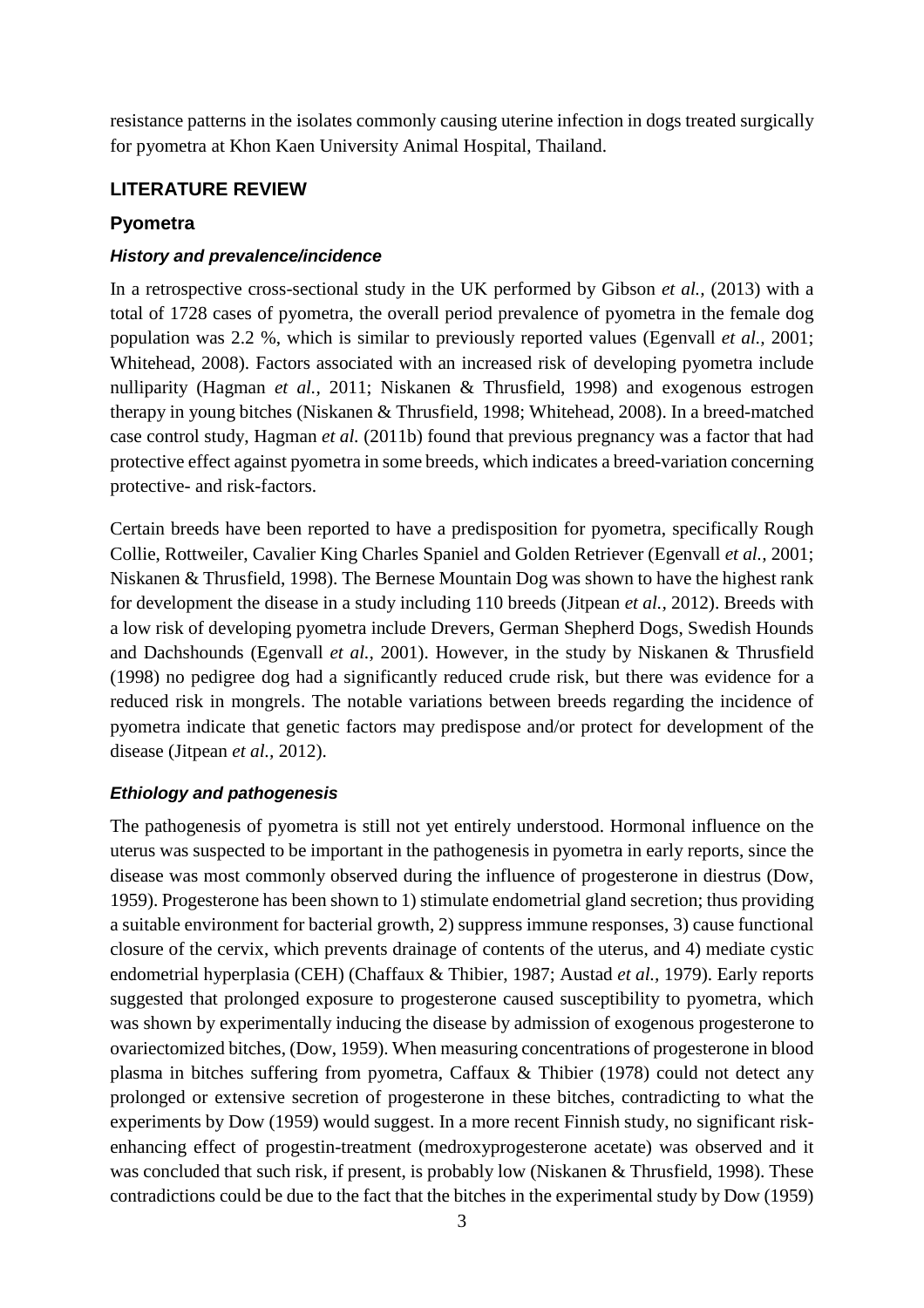received large and repeated doses of progesterone, resulting in plasma concentrations far exceeding the physiological and therapeutic levels. Additionally, the number of dogs treated with progestin in the study by Niskanen & Thrusfield (1998) was low.

Other investigations have evaluated the exaggerated response to progesterone due to upregulation of endometrial hormone receptors, potentially causing development of the disease (De Bosschere *et al.,* 2002). It has been shown that expression of estrogen and progesterone receptors are elevated in uteri of bitches with CEH, but not in bitches with pyometra (De Bosschere *et al.,* 2002).

In the common dogma, degenerative changes in the uterine tissue associated with CEH (cystic expansion of glands, fibrosis etc.) are proposed to provide suitable conditions for establishment of uterine infection. Opportunistic pathogens invade the already compromised uterus by an ascending route of infection from the vagina or faecal flora, proliferate and establish infection within the uterus. The infection is considered to be established due to presence of crypts and cysts where bacteria are able to proliferate, an excessive amount of secretory fluids accumulated in the lumen of the uterus, and reduced local immunity, either related to or resulting from local tissue degeneration of the uterus. This concept is known as the "Cystic Endometrium-Pyometra Complex". (De Bosschere *et al.,* 2001; De Bosschere *et al.,* 2002). However, in contrast to earlier reports, it was noted in the study by De Bosschere *et al.,* (2001) that CEH and pyometra often occur independently, indicating that it is probably more correct to divide the CEHpyometra complex into two entities.

The most frequently isolated bacteria in cases of pyometra are *Escherichia coli (E. coli)*  (Fransson *et al.,* 1997; Bigliardi *et al.,* 2004; Dow, 1959; Sandholm *et al.,* 1975). Other bacteria isolated from the uterus in bitches with pyometra include *Streptococcus* spp., *Pseudomonas*  spp., *Proteus* spp., and *Klebsiella* spp. (Fransson *et al.,* 1997; Bigliardi *et al.,* 2004). *Escherichia coli* has been shown to adhere specifically to receptors in progesterone-stimulated endometrium, thus giving one explanation for the observed predominance of this infecting agent (Sandholm *et al.,* 1975). In a study by Arora *et al.* (2006) aiming to develop a trustworthy model for the study of the cystic endometrial hyperplasia and pyometra complex (CEH/P) in the bitch, a culture of *E. coli* (with five uro-pathogenic virulence factors: pap, sfa, hlyA, cnf1 and fim) was inoculated intra-vaginally daily in one group of ovariectomized bitches throughout stimulated estrus, and directly into the uterus on stimulated diestrus in a second group of ovariectomized bitches. The results of the study indicate that intra-uterine inoculation of *E. coli* under given conditions can reliably induce CEH/P, whilst the intra-vaginal inoculation failed to induce CEH/P. The result of the intra-vaginal inoculation is similar to earlier findings where intra-vaginal inoculation of *E. coli* during naturally occurring estrus also failed to induce CEH/P, which suggests that other factors than the presence of infecting agents might be required to cause infection and contribute to the persistence and action of bacteria in the uterus (Nomura *et al.,* 1988).

#### *Diagnosis*

*Findings during physical examination*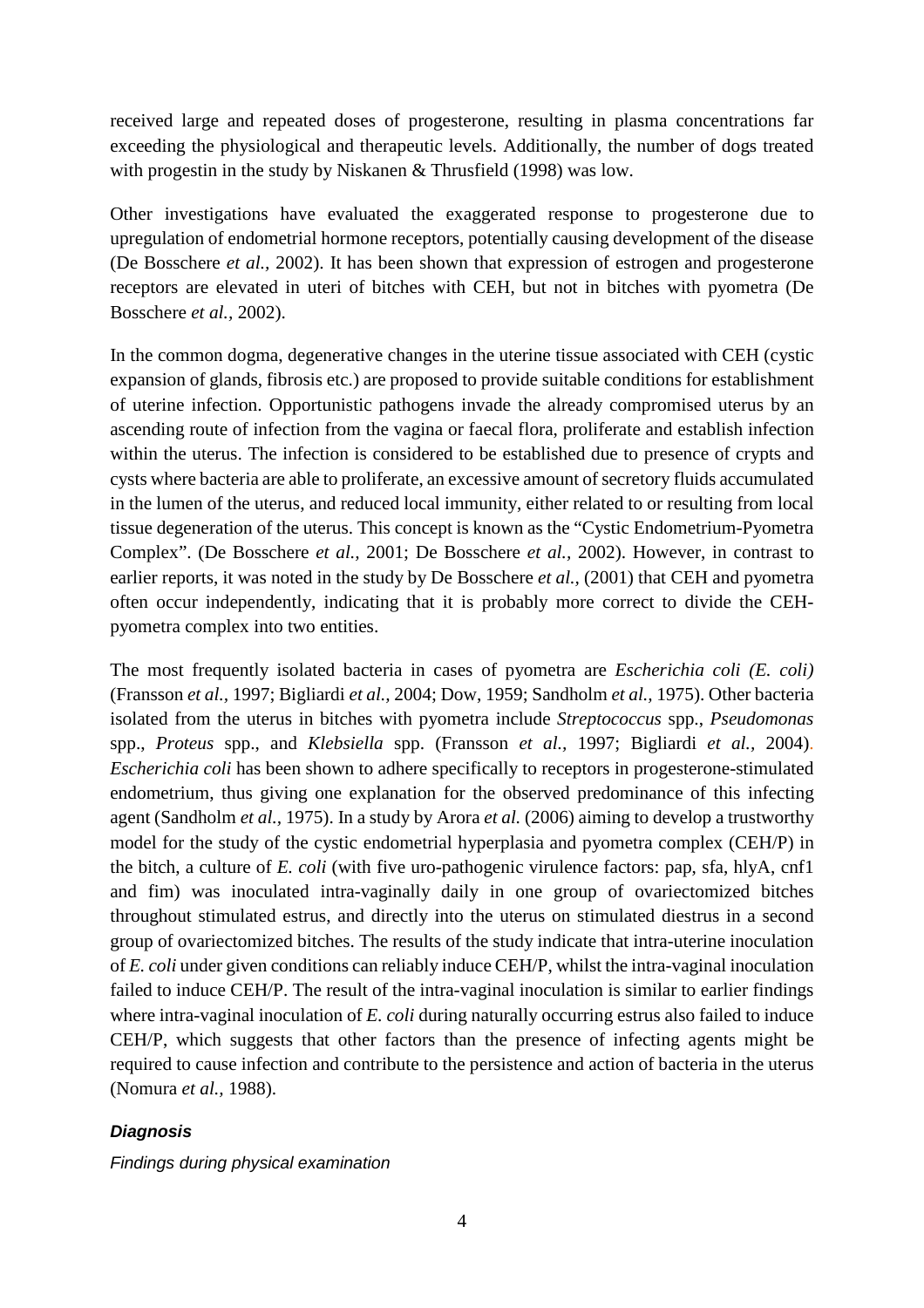In a bitch with pyometra, a variety of clinical signs including vaginal discharge, polydipsia, polyuria, anorexia, depression, vomiting and lethargy may be present (Bigliardi *et al.,* 2004; Jitpean *et al.*, 2014a; Kaymatz *et al.,* 1997; Martins *et al.,* 2015). Other physical examination abnormalities that have been noted are hyperthermia and abdominal pain on palpation (Fransson *et al.,* 2007). Some degree of vaginal discharge is evident in most cases, in a variety of forms; from seromucous to purulent, bloody or with a chocolate-like appearance usually with bad odour (Kaymatz *et al.,* 1997). Several of the common clinical signs reported, such as polyuria/polydipsia, anorexia and vomiting, reflects the systemic character of the disease (Jitpean *et al.,* 2014).

Clinically, pyometra can be classified as open-cervix or closed-cervix. Vaginal discharge indicates that the cervix is open, and thus the uterine content is being drained (Martins *et al.,*  2015). The diagnosis of the disease may be challenging in less characteristic cases where vaginal discharge is absent (closed-cervix), and when the clinical presentation or history are indistinct (Hagman, 2012).

#### *Cytological examination*

Vaginoscopic examination and preparation of cytologic samples can help determine vaginal discharge in cases where the bitch presents with such. In vaginal smears from bitches with open-cervix pyometra, the presence of cell degenerations have been noted, such as deteriorated cytoplasmic wall, alterations and karyolysis in epithelial cells. An increase in white blood cell (WBC) numbers has also been observed, with a large amount of degenerated and normal leukocytes and frequently degenerated neutrophils. However, in bitches with closed cervix pyometra, absence of leukocytes on the cytological samples has been noted. Basal and parabasal cells have shown to be the dominant vaginal smear cell type in vaginal cytology of pyometra cases. (Kaymaz *et al.,* 1999)

#### *Blood chemistry and hematological findings*

Common findings in bitches with pyometra include anemia, leukocytosis, and presence of band neutrophils (Fransson *et al.,* 1997; Jitpean *et al.,* 2014a; Maretta *et al.* 1989). Fransson *et al.*  (1997) discovered that bitches infected with Gram-negative bacteria (GNB) hade higher total WBC than other groups of bitches in the study. The differential cell count also showed noticeable differences, since bitches with GNB in the uterus had a more pronounced reaction, exhibited as a left shift, in WBC compared to the other groups. Additionally, toxic granulation of neutrophils was only seen in bitches where GNB had been isolated from the uterus. Some cases of pyometra will, however, display leukopenia, which has been shown to be associated with a poorer prognosis and may be used as a mean to predict outcome and prolonged postoperative hospitalization (Jitpean *et al.,* 2014a). The mild to moderate normocytic, normochromic anemia is considered to reflect the chronic nature of the disease with toxic suppression of the bone marrow, lack of accessible iron and loss of erythrocytes to the uterus. The evaluation of anemia can be affected due to dehydration (Hagman, 2012).

Other reported laboratory findings include increased levels of alkaline phosphatase (ALP) (Fransson *et al.,* 1997), serum creatinine (Martins *et al.,* 2015) and increased levels of gamma globulins, reflecting as hyperproteinemia (Sandholm *et al.,* 1975). Changes in electrolyte levels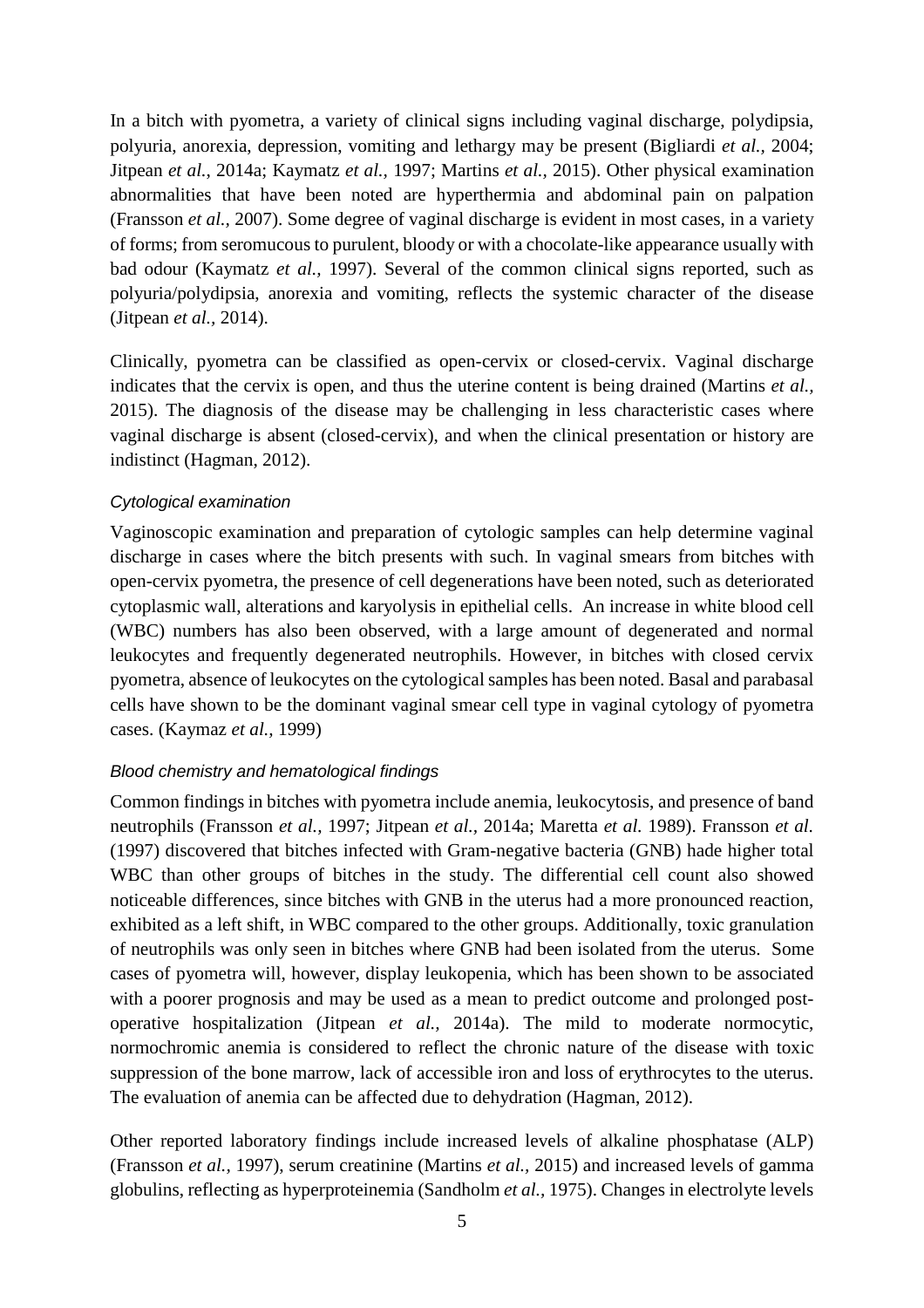and acid-base balance are also common findings in bitches with pyometra (Hagman, 2012; Kaymaz *et al.,* 1999).

## *Diagnostic imaging*

Abdominal radiographs have been shown to demonstrate an enlarged uterus in 80-90 % of the cases, and are consequently being considered a useful diagnostic tool for pyometra (Wheaton *et al.,* 1989). Ultrasonographic investigation is also a useful and trustworthy method to detect pathological alterations in the uterus. Ultrasonographically, it is possible to clearly evaluate endometrial integrity, uterine wall thickness, uterine expansion, cystic endometrial glands and presence of exudates such as blood, mucus and pus (Bigliardi *et al.,* 2004).

## *Treatment*

## *Surgical Treatment*

Ovariohysterectomy (OHE) is generally recommended as the treatment of choice for canine pyometra (Rootwelt-Andersen & Farstad, 2006). The surgical procedure removes the source of infection, and prevents recurrence (Hagman, 2012). In a survey among Norwegian small animal practitioners it was shown that the general health in the bitch influenced the choice of treatment in nearly 90 % of the cases. The breeding status, presence of an open versus closed cervix, expected prognosis and the owners' capacity and willingness to pay for the procedure were factors influencing the choice of treatment in about 50 % of the cases, whereas the age of the bitch only affected the decision in 15 % of the cases (Rootwelt-Andersen & Farstad, 2006). Surgical complications that have been reported include anesthetic difficulties, hemorrhage, peritonitis, uterine torsion, inadequate removal of the ovaries, ureteral trauma, uterine stump pyometra, incisional swelling, wound infection and fistulous tracts (Maretta *et al.* 1989).

The risk of complications due to surgery and anesthesia can be reduced if patients in poor condition receive appropriate therapy to stabilize their condition pre-surgery (Fransson  $\&$ Rangle, 2003). According to the current standard routines used at the Swedish University of Agricultural Science (SLU, 2016), the use of intravenous administered broad-spectrum antibiotics is recommended at the time of induction to reduce possible bacteremia caused by manipulation of the uterus; the dose ought to be repeated in cases where the operation lasts more than 90 minutes. Post-surgical antibiotic therapy should however be used solely in systemically ill bitches or bitches with complications present or increased risk of developing complications.

The mean survival rate among Norwegian bitches treated surgically for pyometra has been reported to be 96 % (Rootwelt-Andersen & Farstad, 2006). In a more recent Swedish study, the postoperative death in bitches surgically treated for pyometra by OHE was 1 % (Jitpean *et al.,*  2014a).

#### *Medical treatment*

In Sweden, medical treatment of pyometra is seldom performed and is conducted only when the general condition of the bitch is slightly or moderately affected (Ros *et al.,* 2014). This differs from other countries where medical treatment is also performed when the bitch is in poor general condition (Fieni *et al.,* 2014). However, it is contraindicated with medically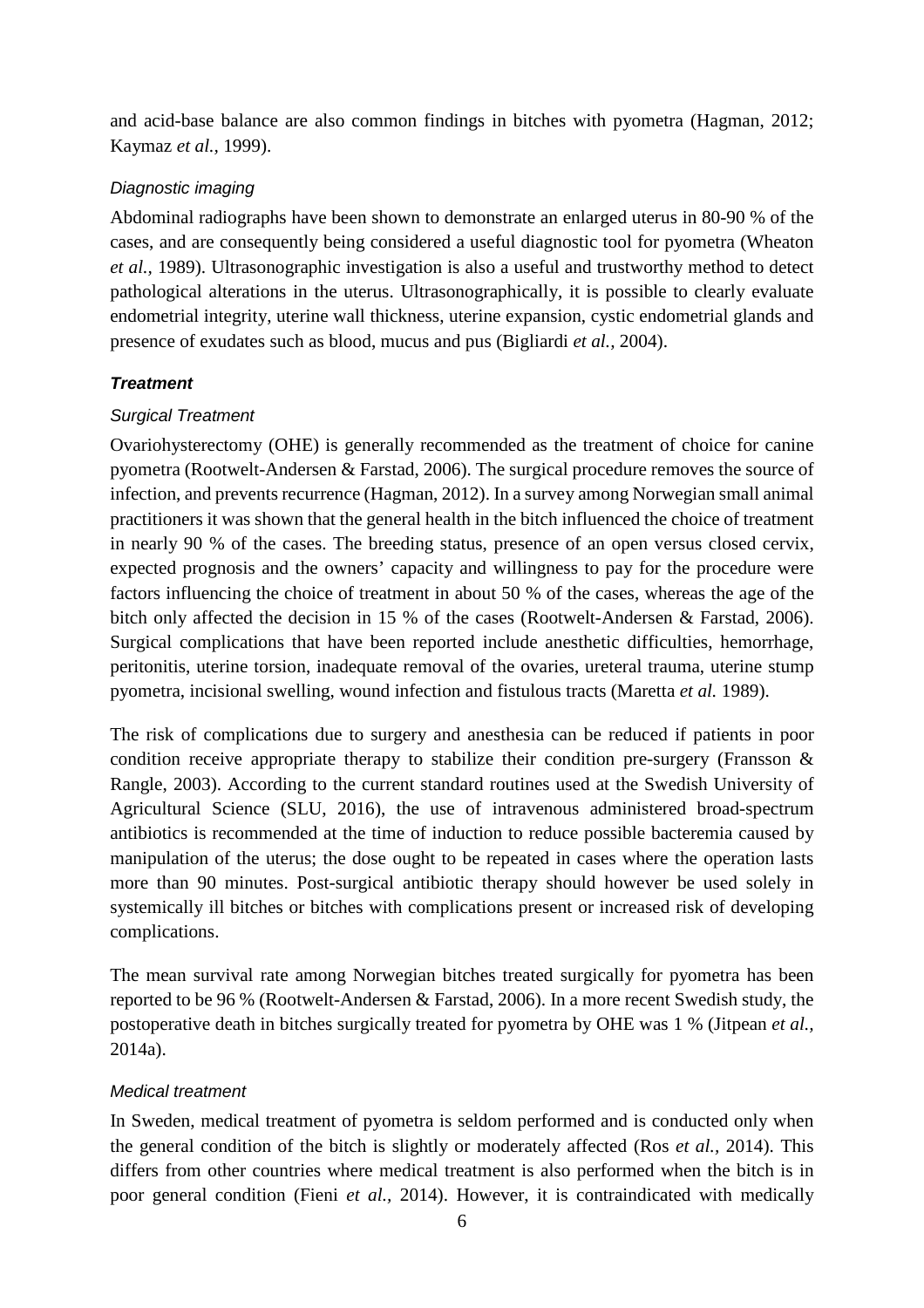treatment in bitches that display signs of systemic illness or suspected peritonitis (Fieni *et al.,*  2014). Drugs that can be used for medical treatment of pyometra include progesterone-receptor antagonists, prostaglandins and dopamine agonists, or different combinations of these drugs (Fieni *et al.,* 2014) in combination with antimicrobials (Ros *et al.,* 2014). Regardless of the chosen specific medical treatment, a general treatment including fluid therapy, antibiotics to prevent septicaemia, and the use of an Elizabethan collar to inhibit the bitch from ingesting vulvar discharge should be applied in all cases (Fieni *et al.,* 2014).

Agleprisone is an antiprogestin, and a progesterone receptor antagonist. Repeated administration of agleprisone with or without additional treatment with low doses of prostaglandins is considered to be the most effective medical management of pyometra, with minor side effects (Fieni *et al.,* 2014). In a Swedish study, the overall success rate (defined as return to clinically healthy status) of treating pyometra medically with aglepristone was 75 % (Ros *et al.,* 2014). The recurrence rate in the same study was reported to be 48 %, with a followup period of 6 years. In a survey among Norwegian veterinarians, the mean survival rate in bitches treated medically for pyometra has been reported to be 74 % on a short-term basis (throughout the affected cycle) (Rootwelt-Andersen & Farstad, 2006). With regard to future breeding, the prognosis on long-term basis was 37 % (Rootwelt-Andersen & Farstad, 2006). Mating the bitch at the first estrus post-treatment has been recommended (Fieni *et al.,* 2014), since pregnancy has been shown to have a somewhat preventive effect on uterine disease (Niskanen & Thrusfield, 1998) and the risk for recurrence is evident.

Recommendations regarding antibiotic treatment of several conditions in dogs, including pyometra, was formed by an expert group consisting of clinical pharmacologists, microbiologists and clinicians with specialist competency regarding diseases in dogs at an expert meeting arranged by the Swedish Medical Products Agency on the 10-11<sup>th</sup> of March 2016. According to these recommendations, evidence supporting positive effects of antibiotics treatment in addition to the hormonal treatment is lacking. Therefore, no recommendations are given regarding preparations, doses and length of treatment (Läkemedelsverket, 2016). This differs from previous recommendations in the antibiotic policy revised by the Swedish Veterinary Association where, whilst waiting for results from the bacteriological culture, drugs that are effective against Gram-negative bacteria were recommended, in combination with antiprogestins and/or prostagandin treatment. Weekly follow-up appointments were recommended to determine appropriate length of the antibiotic treatment (Sveriges Veterinärförbund, 2009).

#### *Prognosis*

In a retrospective cross-sectional study by Gibson *et al.* (2013) the mean mortality rate of dogs surgically treated for pyometra at Greater Manchester Animal Hospital (GMAH) was 3.2 % (range 2.0-5.2 %). This result is similar to the 5 % mortality reported by Wheaton *et al.* (1989). In a study by Jitpean *et al.* (2014a) four bitches died postoperatively (in total, 315 bitches were surgically treated by OHE) resulting in a mortality of 1 %, which is slightly lower than in previous reports. However, the total mortality (including euthanasia) in the study by Jitpean *et al.* (2014b) was 10 %, which is higher compared to corresponding case fatality (death and euthanasia) of 4.3 % reported by Egenvall *et al.* (2001). This can to some extent be explained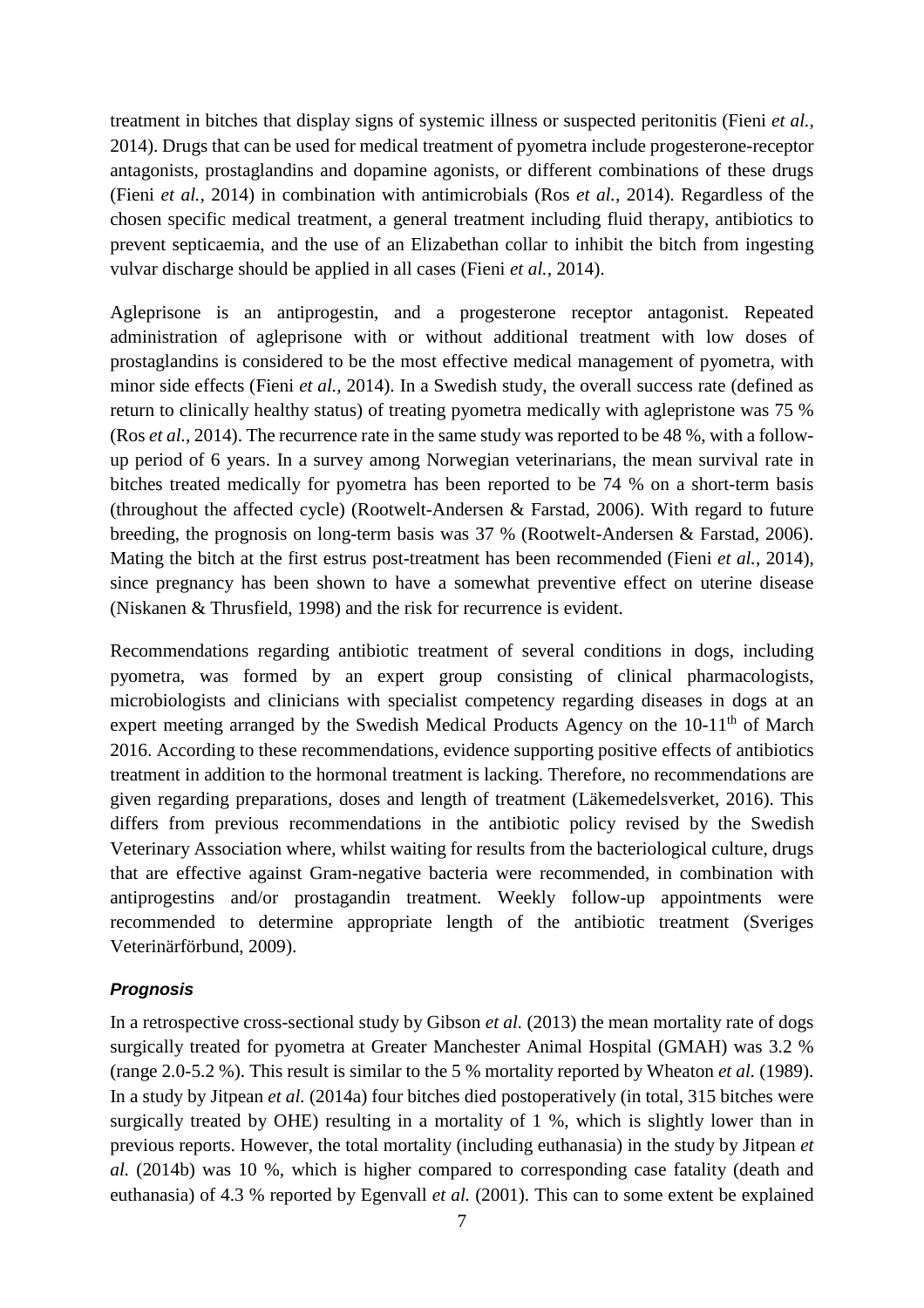by the fact that Egenvall *et al.* (2001) only included bitches <10 years of age, while the study of Jitpean *et al.* (2014a) included data from bitches of all ages. This difference in inclusion of data matters, since the owner might be more likely to decide upon elective euthanasia in an older bitch, and the likelihood of other diseases is higher in an older bitch.

Although the mortality rate of dogs suffering from pyometra is relatively low, morbidity throughout the period of the disease, surgery and hospitalization also have welfare consequences (Gibson *et al.,* 2013). A 3.5-fold increased risk for prolonged hospitalization and an 18-fold increased risk of peritonitis associated with leukopenia compared to normal WBC was discovered by Jitpean *et al.* (2014a), thus making leukopenia the most significant clinical biomarker identified in the study. Compared to leukocytosis, a WBC within normal range was associated with increased risk for prolonged hospitalization and/or peritonitis. Other factors that correlated with increased risk for prolonged hospitalization included moderately to severe depressed general condition in the bitch, pale mucous membranes, and elevated lactate levels (Jitpean *et al.,* 2014a).

## **Sepsis**

#### *Definition of sepsis, SIRS and MODS*

There are several diseases that provoke a stimulus initiating production and release of circulating mediators triggering systemic inflammatory changes. The body's reaction to this cascade of inflammatory mediators is known as the systemic inflammatory response syndrome (SIRS) (Purvis & Kirby, 1994). The cycle commences with a local inflammatory response that occurs as a result of exposure to initiating stimuli, such as endotoxins from invading bacteria. This in turns leads to target cell activation and production of inflammatory mediators. The released mediators continue to function as target cell activators, even in the absence of the initiating agent, thus causing a escalating cycle of systemic inflammation (Purvis & Kirby, 1994). When SIRS is caused by infection, such as in pyometra, it is defined as sepsis (Purvis & Kirby, 1994). Regardless of the underlying disease, the advancement and complications are the same once the mediators have been released in the circulation, i.e., increased capillary permeability, peripheral vascular dilation and decreased cardiac function (Purvis & Kirby, 1994). Septic shock follows when the syndrome results in hypotension and organ dysfunction (Parrillo, 1993) The progression to organ dysfunction is known as multiple organ dysfunction syndrome (MODS) (Purvis & Kirby, 1994).

#### *Septic shock*

The presence of microorganisms and their toxins, initiating an inflammatory cascade, is what differs the pathogenesis of septic shock from other forms of shock. The process commences with proliferation of the microorganisms (Gram-positive or endotoxin-containing Gramnegative) at a nidus of infection. When proliferating locally, the organisms release various substances into the blood stream, including endotoxins (released from disrupted cell walls of Gram-negative bacteria during rapid growth or death). The microorganisms can also invade the blood stream directly, which can be detected in positive blood cultures. (Parrillo, 1993)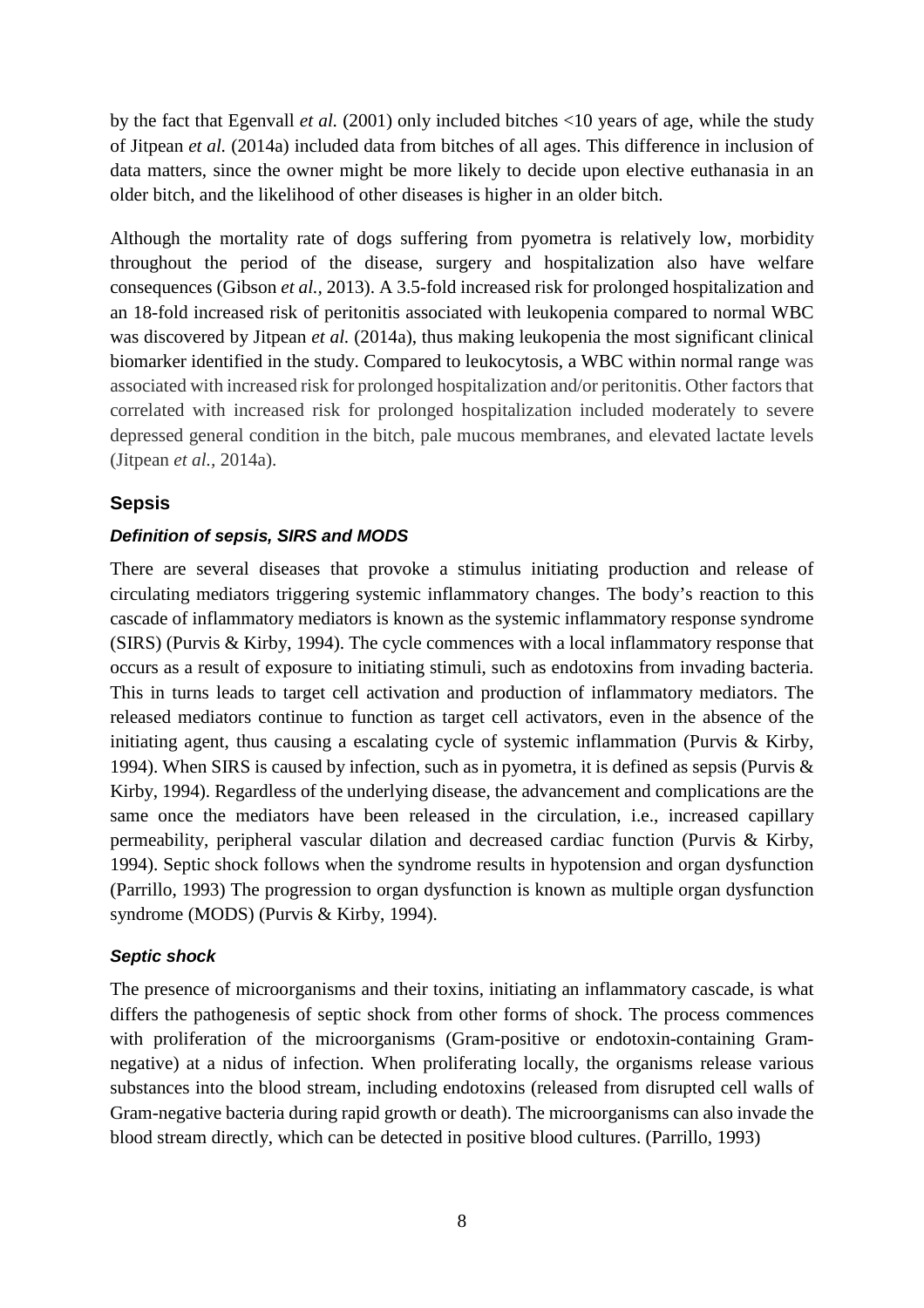However, blood cultures may remain negative in many patients with sepsis (30-50 % of the cases) because of, for example, inadequate sampling or antibiotic pre-treatment (Linder *et al.,*  2010). The substances originating from the microorganisms stimulate release of endogenous mediators of sepsis from plasma precursors or cells (endothelial cells, neutrophils, monocytes or macrophages, among others). In humans, the organ systems commonly affected by these mediators include the lungs, kidneys, liver, heart, central nervous system and coagulation system. If one or more organ systems fail entirely, death usually follows. (Parrillo, 1993)

#### *Sepsis criteria in human medicine*

Currently, there is no rapid and exact test to diagnose sepsis, which is why certain clinical criteria are used to pinpoint patients more prone to suffer from sepsis (Hauptman *et al.,* 1997). Several clinical criteria to identify patients at risk of developing sepsis have been evaluated by Seymour *et al.* (2016). These criteria included systemic inflammatory response syndrome (SIRS), logistic organ dysfunction system (LODS), sequential [sepsis-related] organ failure assessment (SOFA) score, and the quick sequential [sepsis-related] organ failure assessment (qSOFA) score. qSOFA is the most recent developed scoring system, including Glasgow Coma Scale (GCS) score (Gill *et al.,* 2005) of 13 or less, respiratory rate of 22 breaths per minute or more, and systolic blood pressure of 100 mm Hg or less.

Among patients in the intensive care unit (ICU) with suspected infections, SOFA and the more complex LODS had statistically greater predictive validity when compared to SIRS criteria. The predictive validity for in-hospital mortality of SOFA did not differ significantly from LODS, but was strategically superior to SIRS and qSOFA. However, outside of the ICU, the more simple model qSOFA had statically greater predictive value compared to the SOFA score. Throughout evaluation under varied measurement conditions, different settings and localizations, the predictive validity of qSOFA remained robust. Corresponding to these results, The Third International Consensus Definitions Task Force recommended use of the SOFA score as criteria for sepsis when encountering ICU patients with infection. In non-ICU, the use of q-SOFA was recommended to prompt consider the likelihood of sepsis. (Seymour *et al.,*  2016)

#### *Diagnosis of sepsis in dogs*

To the author's knowledge, neither SOFA, qSOFA nor LODS have yet been adjusted or evaluated for use in dogs. However, the clinical criteria formerly used in humans to detect SIRS have been altered for use in dogs (Hauptman *et al.,* 1997). These criteria include fever or hypothermia, tachycardia, tachypnea, increased or decreased WBC, and/or increased per cent band neutrophils.

The limits of the clinical criteria for SIRS in dogs was first presented by Purvis & Kirby (1994), stating that the response is manifested by two or more of the following criteria: body temperature (BT) >103°F (39.4°C) or <100°F (37.8°C), heart rate (HR) > 160 beats/min, respiratory rate (RR) > 20 breaths/min, WBC count >12.000/ $\mu$ L, <4000/ $\mu$ L, or >10% band neutrophils. The limits were slightly altered by Hardie (1995), which suggested BT >104.0°F (40.0°C) or  $\langle 100.4$ °F (38.0°C), HR >120 beats/min, RR >120 breaths/min, WBC count  $>18.000/\mu L$ ,  $<$ 5000/ $\mu$ L, or  $>$ 5% band neutrophils. This led to investigations of sensitivity and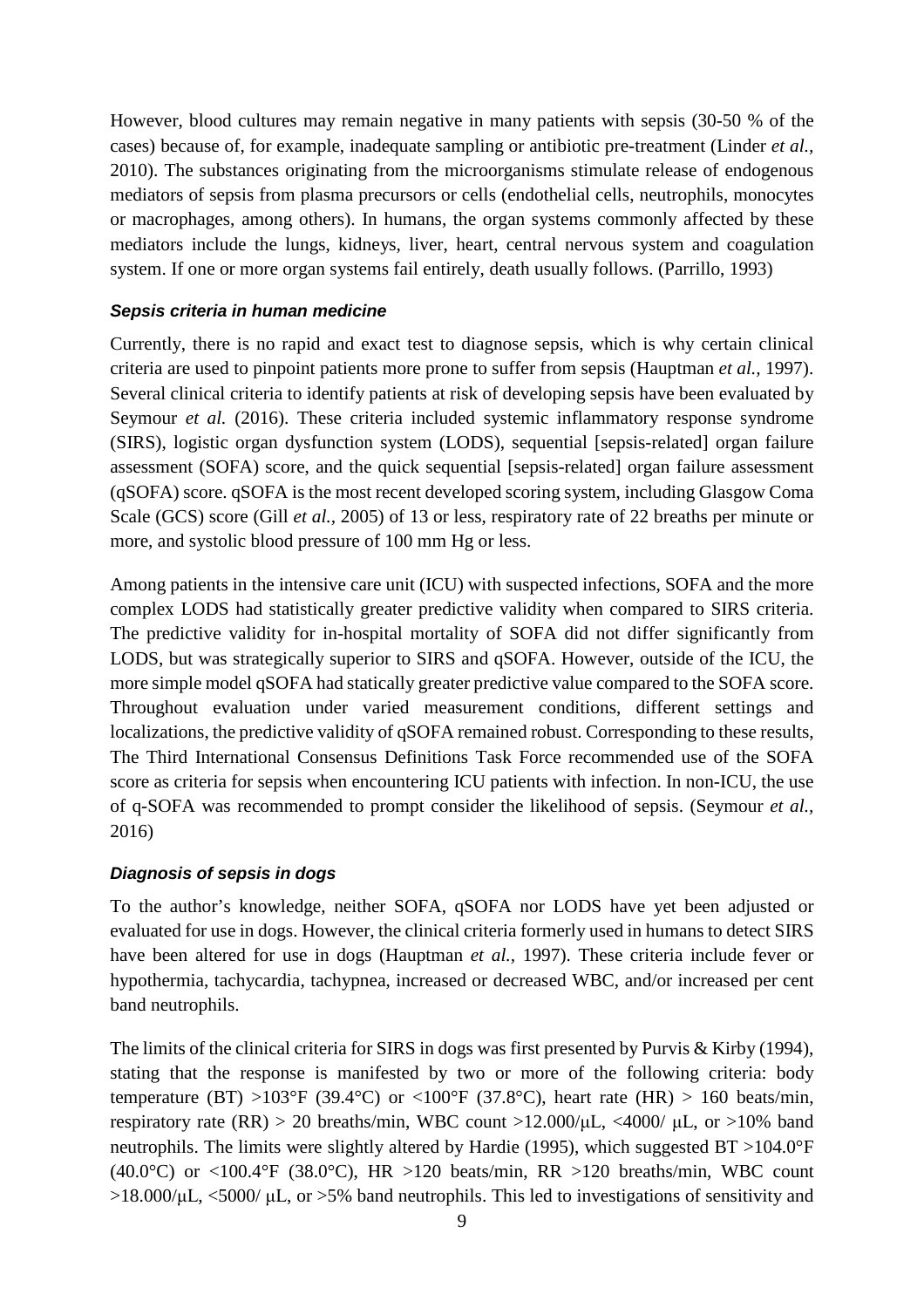specificity of the proposed limits for recognition of SIRS by Hauptman *et al.,* (1997), among others. In the study by Hauptman *et al.,* (1997) it was shown that earlier suggested limits had a sensitivity of 77-83 % for the detection of SIRS. By further modifications of the limits for the criteria, the research group managed to reach a sensitivity of 97 %: BT >102.6°F (39.2°C) or  $<$ 100,6°F (38.1°C), HR >120 beats/min, RR >20 breaths/min, WBC count >16.000/ $\mu$ L,  $<$ 6000/ μL, or >3% band neutrophils, thus decreasing the risk of failure to detect SIRS before onset of MODS. However, when aiming for high sensitivity, the specificity decreased, resulting in a relatively high proportion of dogs falsely diagnosed with SIRS. Even if these criteria may help the clinician identify SIRS, they do not differentiate infectious from non-infectious causes of the illness (Declue *et al.,* 2011).

## *Prognosis*

In a study by Fransson *et al.* (2007) including 53 cases of canine pyometra and 19 healthy control bitches, SIRS was present in 57 % of the bitches with pyometra. The mortality rate among SIRS positive bitches was low (3.3 %), which indicates that progression to MODS seldom occurs in surgically treated cases of pyometra. A positive SIRS status was related to increased morbidity and associated with prolonged hospitalization. In another study including 114 dogs with sepsis secondary to gastrointestinal leakage, the mortality rate was 70 % for dogs with MODS and 25 % for the dogs not yet developed MODS (Kenney *et al.,* 2010). The mortality rate increased with increasing number of affected organ systems (Kenney *et al.,*  2010).

Delay of effective antibiotic therapy after the onset of hypotension in human patients diagnosed with septic shock is a critical therapeutic factor associated with mortality according to data presented in a study by Kumar *et al.* (2006). The study was retrospective and included medical records of 2.731 adult patients with septic shock. If efficient antimicrobial treatment was delayed by even one hour following the commencement of hypotension related with septic shock, the mortality rate increased significantly, and for every additional hour to initiation of antimicrobial therapy in the first 6 hours following onset of hypotension, the survival rate dropped an average of 7.6 %. These findings shows the necessity of rapid initiation of adequate treatment in septic patients, and consequently the requirement of diagnostic tools to clinically identify patients suffering from sepsis at an early stage.

#### **Biomarkers**

The immediate identification of sepsis is quite difficult, since the most commonly used methods for finding the microorganisms causing sepsis (including cytology, culture, serology or histopathology) are not yet rapid enough (DeClue *et al.,* 2011). There is no gold standard for diagnosing sepsis (Seymour *et al.,* 2016; Linder *et al.,* 2010) since blood cultures may be negative in 30-50 % of the cases (Linder *et al.,* 2010). Consequently, there is a need for biomarkers to achieve effective diagnosis of dogs suffering from sepsis, allowing rapid initiation of appropriate therapy. Prognostic biomarkers are essential both for management of the individual dog as well as the population as an entity (DeClue *et al.,* 2011).

A literature review, including 3370 studies that evaluated 178 biomarkers, indicated that there are a number of biomarkers that can be used in sepsis, but none of those examined has sufficient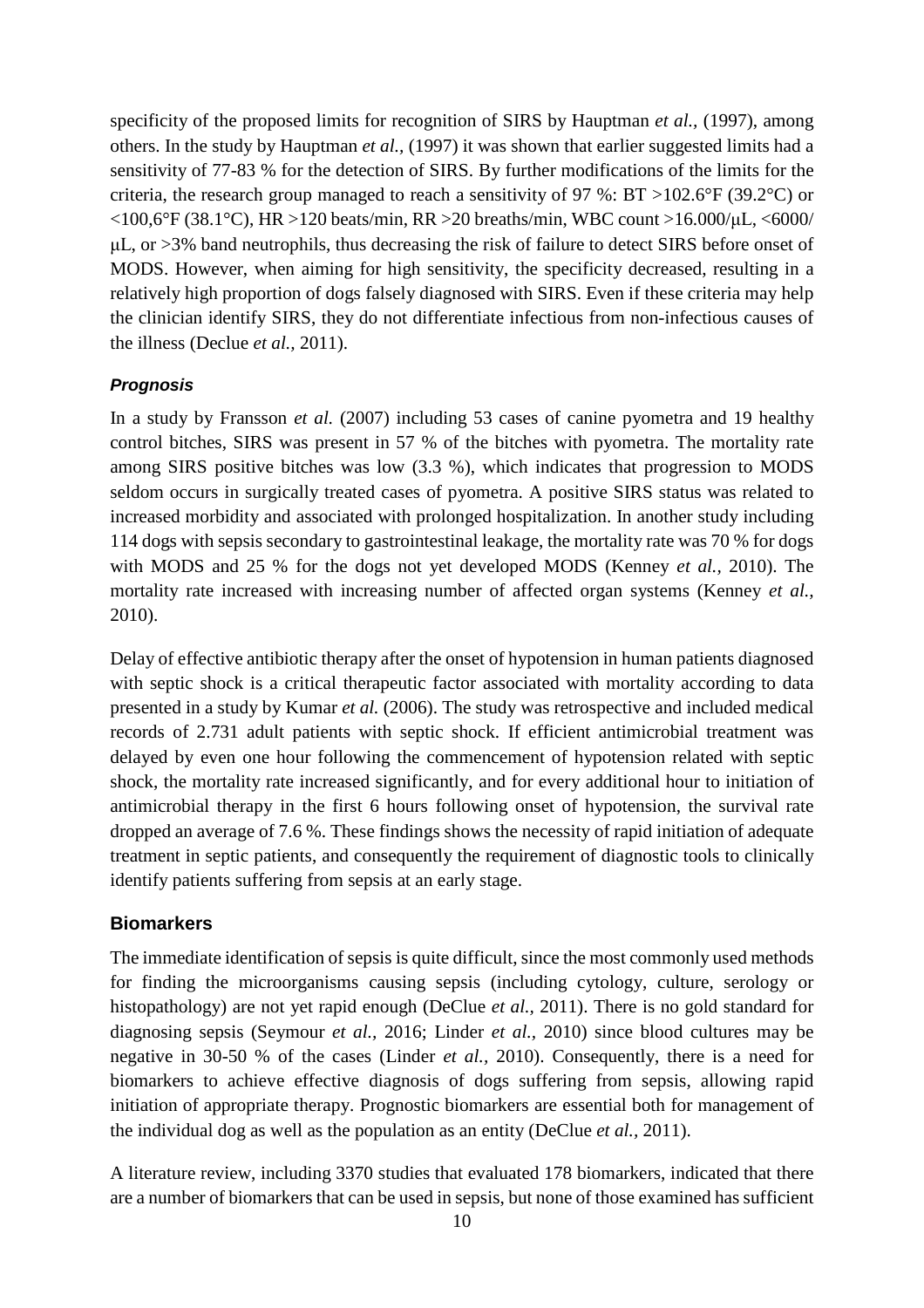specificity or sensitivity to be regularly used in clinical practice (Pierrakos & Vincent 2010). A number of biomarkers have been evaluated for sepsis and/or pyometra in dogs, including Creactive protein (Fransson *et al.,* 2007; Jitpean *et al.,* 2014), Serum amyloid A (Jitpean *et al.,*  2014), serum insulin growth factor-I (Jitpean *et al.,* 2014), tumor necrosis factor α (Fransson *et al.,* 2003), interleukin-6 (Fransson *et al.,* 2003) and NT-pCNP (DeClue *et al.,* 2011), among others.

In addition to help identify or rule out sepsis, a valuable biomarker should also manage to be used when guiding therapy. When considering the complexity of the response to sepsis, it seams unlikely that a singular ideal biomarker will ever be sufficient. Consequently, a combination of several biomarkers might be more efficient, but this demands further investigations. (Pierrakos & Vincent 2010)

#### *Iron*

Iron plays an important role in host defence and pathogen virulence. It is fundamental for both the host and the pathogen, since both require iron as a cofactor for essential enzymes involved in several elementary cellular functions and metabolic pathways. Free iron is toxic to cells, causing protein denaturation, lipid peroxidation and DNA damage as well as catalyses the formation of free oxygen radicals. Consequently, most iron in the host is only available when bound to specific proteins and free iron is relatively unobtainable. (Shaible & Kaufmann, 2004)

Most commonly, serum iron concentration is prominently decreased during systemic infection or inflammation, as contribution in non-specific host defence mechanism against pathogens (Cartwright *et al.,* 1946). The inflammatory response induced by pyometra in dogs has been shown to cause decreased systemic concentrations in iron. However, studies evaluating iron concentrations in response to infection in dogs with pyometra are rare. (Jitpean *et al.,* 2014c)

## *Albumin*

Albumin is a multifunctional protein. The protein is negatively charged and has high intravascular concentration, which is the basis for its function as a main regulator of intravascular volume, homeostatic properties and transport tasks. Additionally, it has antioxidant properties, endotoxin inactivation capacity, immunomodulatory function and a potential role as an endothelial stabilizer. (Quinlan *et al.,* 2005).

Hypoalbuminaemia has been reported as an effect of Gram-negative infection and bacteremia in dogs and cats (Greiner *et al.,* 2008). Thus, it is not surprising that pyometra have been shown to induce hyperproteinemia in dogs (Jitpean *et al.,* 2014a; Kaymaz *et al.,* 1999). Concentrations of albumin did not differ significantly between bitches with or without sepsis in the study by Jitpean *et al.* (2014a), a finding that was unforeseen since lower concentrations of albumin have been reported in dogs with sepsis (Greiner *et al.,* 2008). However, only few studies has explicitly investigated albumin as a marker for sepsis in dogs (Jitpean *et al.,* 2014a).

## *C-reactive protein*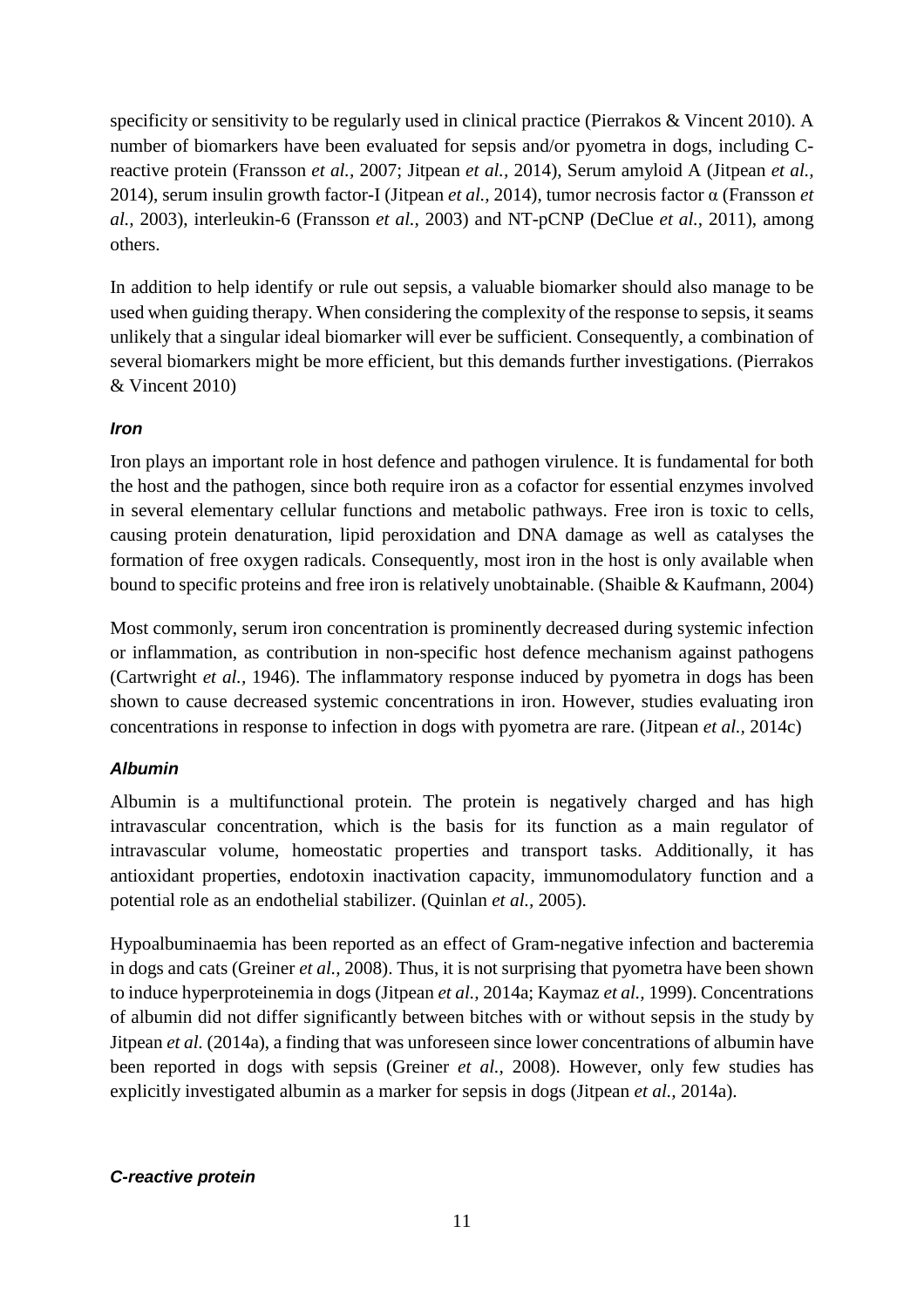C-reactive protein (CRP) is a cyclic pentamer that recognize foreign molecules and altered self, thus binding to a number of different pathogenic microorganisms or intracellular antigens of damaged cells (Murata *et al.,* 2004). It was first discovered in serum in patients with pneumococci infections (Tillet and Francis, 1930) and was later named for its ability to bind to polysaccharide C fraction from pneumococci (Eckersall & Connor, 1988). CRP was the first identified protein that increased rapidly at the onset of infection or inflammation, thus recognized as the first acute phase protein (Eckersall & Connor, 1988). Canine CRP was identified by its cross-reactivity in a latex agglutination test for human CRP, and shown to act like an acute phase protein analogous to the human CRP (Dillman & Coles, 1966; see Caspi *et al.,* 1984). Isolation and characterization of the canine CRP were performed by Caspi *et al.*  (1984) showing for the first time that the molecule is a glycoprotein, with two of the five subunits glycosylated, unlike human CRP. A prominent feature of the canine CRP is a rapid manifestation and increased concentration in serum subsequent to an acute stimulus (Caspi *et al.,* 1984).

CRP is now extensively used as an indicator of infection and recovery from such (Du Clos & Mold, 2001). However, CRP is mainly produced in the liver as a response to cytokines released by macrophages including mainly IL-6 and IL-1 (Mold *et al.,* 2002) and is therefore better used as an indicator reflecting the extent of acute inflammation in different conditions (Du Clos & Mold, 2001). The protein has a complex role in both the innate and acquired immune system, by interacting with specific receptors on phagocytic cells, stimulating the production of antiinflammatory cytokines and activating the classical complement pathway. Furthermore, it may inhibit fatal side effects of bacterial substances by protecting against inflammatory response evoked by lipopolysaccharide (LPS) and cytokines (Du Clos & Mold, 2001). It has also been reported that CRP prevents the chemotaxis and respiratory burst of neutrophils (Mortensen & Zhong, 2000).

Serum CRP concentrations are generally significantly higher in dogs with pyometra compared to healthy control dogs (Fransson *et al.,* 2003; Hagman *et al.,* 2006; Jitpean *et al.,* 2014b; Karlsson *et al.,* 2013). It has also been reported in some studies that elevated levels of CRP is associated with outcome as measured by length of hospitalization (Fransson *et al.,* 2003; Hagman *et al.,* 2006). In the study by Jitpean *et al.* (2014b) the CRP levels in the bitches that stayed longer in the animal hospital after surgical treatment did however not differ significantly from the levels in the bitches with normal postoperative hospitalization. This difference between studies may depend on a low number of dogs included, or the selections of bitches studied.

Concentrations of serum CRP were significantly higher in dogs diagnosed with nonseptic SIRS or sepsis, than in healthy control dogs in a study by Gebhardt *et al.* (2009) with objective to measure serum concentrations of CRP in dogs diagnosed with nonseptic SIRS or sepsis over a three-day-period. When comparing the dogs with nonseptic SIRS to the dogs with sepsis, it was concluded that CRP concentrations did not differ significantly between these groups. The nonsurviving dogs with nonseptic SIRS or sepsis did not display a substantial decrease in CRP, which surviving dogs did, suggesting it may be possible to make assumptions regarding the odds of survival. However, it was shown that CRP alone could not be used as a satisfactory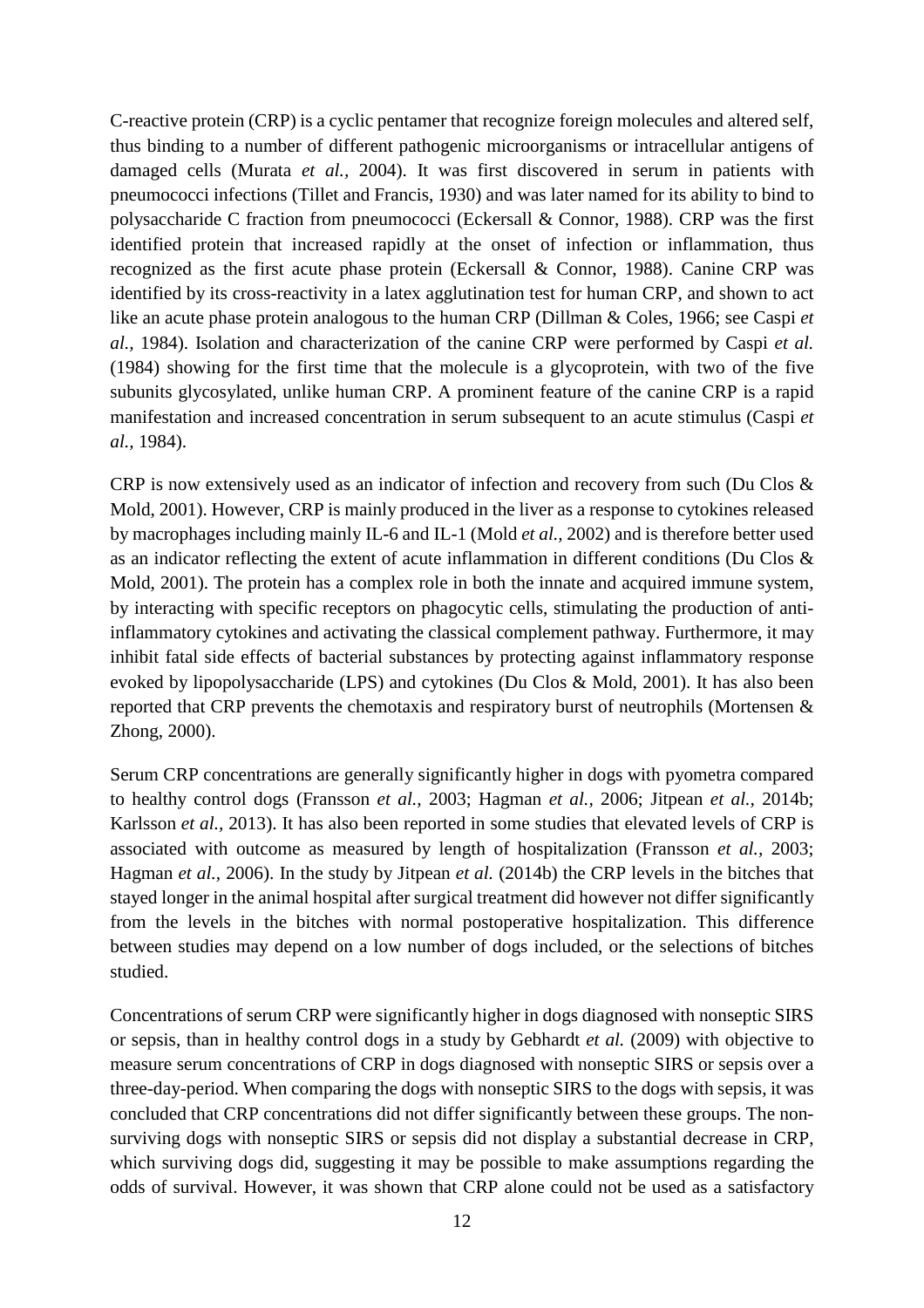parameter for assessment of survival odds, and that using CRP solely as the basis for decisions regarding therapy or euthanasia is not reasonable. Although, careful interpretation of CRP levels when measured in serial changes of the concentrations in addition to other clinical examinations and laboratory parameters was considered might be beneficial when evaluating the severity of the disease.

# **MATERIAL AND METHODS**

## **Study design and inclusion criteria**

This study was designed as a prospective clinical study. Dogs diagnosed with naturally occurring pyometra and treated surgically with OHE at KKU Animal Hospital, Khon Kaen, Thailand, from August 2016 to October 2016 were eligible to be enrolled into the study upon the owner's written consent. The inclusion criteria comprised a tentative diagnosis of pyometra (made based on history, clinical signs, ultrasonographic findings, and hematological and biochemistry parameters) and positive bacterial growth from the uterine swab. The exclusion criteria comprised bitches younger than 7 months, and bitches showing aggressive behaviour during handling. Additionally, 15 purebred and crossbred clinically healthy bitches admitted to KKU for elective spaying (ovariohysterectomy) were enrolled as control group. The final diagnosis of pyometra was confirmed by histopathological examination of the uterus, performed by F. Södersten at the Department of Biomedical Sciences and Veterinary Public Health, Swedish University of Agricultural Sciences (SLU), Uppsala, Sweden.

## **Clinical examination and SIRS-criteria**

A complete physical examination including assessment of body weight, heart and respiratory rates, body temperature, hydration status, mucous membrane colour, capillary refill time, location of pain response during abdominal palpation and altered mentation were performed in all dogs on admission to the clinic by personnel in the Surgical department, KKU Animal Hospital, Khon Kaen, Thailand. A similar clinical examination was performed pre-surgery exclusively for the study, with the same veterinarian performing the examination on each dog enrolled in the study to minimize the source of error due to subjective measurement. SIRSstatus determination was performed in all dogs and defined as positive if  $\geq 2$  of the following criteria was met: abnormal body temperature (>102.6°F [39.2°C] or <100.6**°**F [38.1°C]), elevated respiratory rate (>20 breaths/min), elevated heart rate (>120 beats/min), and abnormal number of WBC (>16.000/μL or <6000/μL), or >3% band neutrophils (Hauptman *et al.,* 1997). Additionally, history was noted about each dog, including when the patient last was in heat, hormonal treatment, whelping history and if the patient had any co-morbidity.

## **Ethical approval**

The study was approved by the Animal Ethics Committee of Khon Kaen University on the 21<sup>th</sup> of July 2016 (record No. ACUC-KKU-43/2559, reference No. 0514 1 75/49).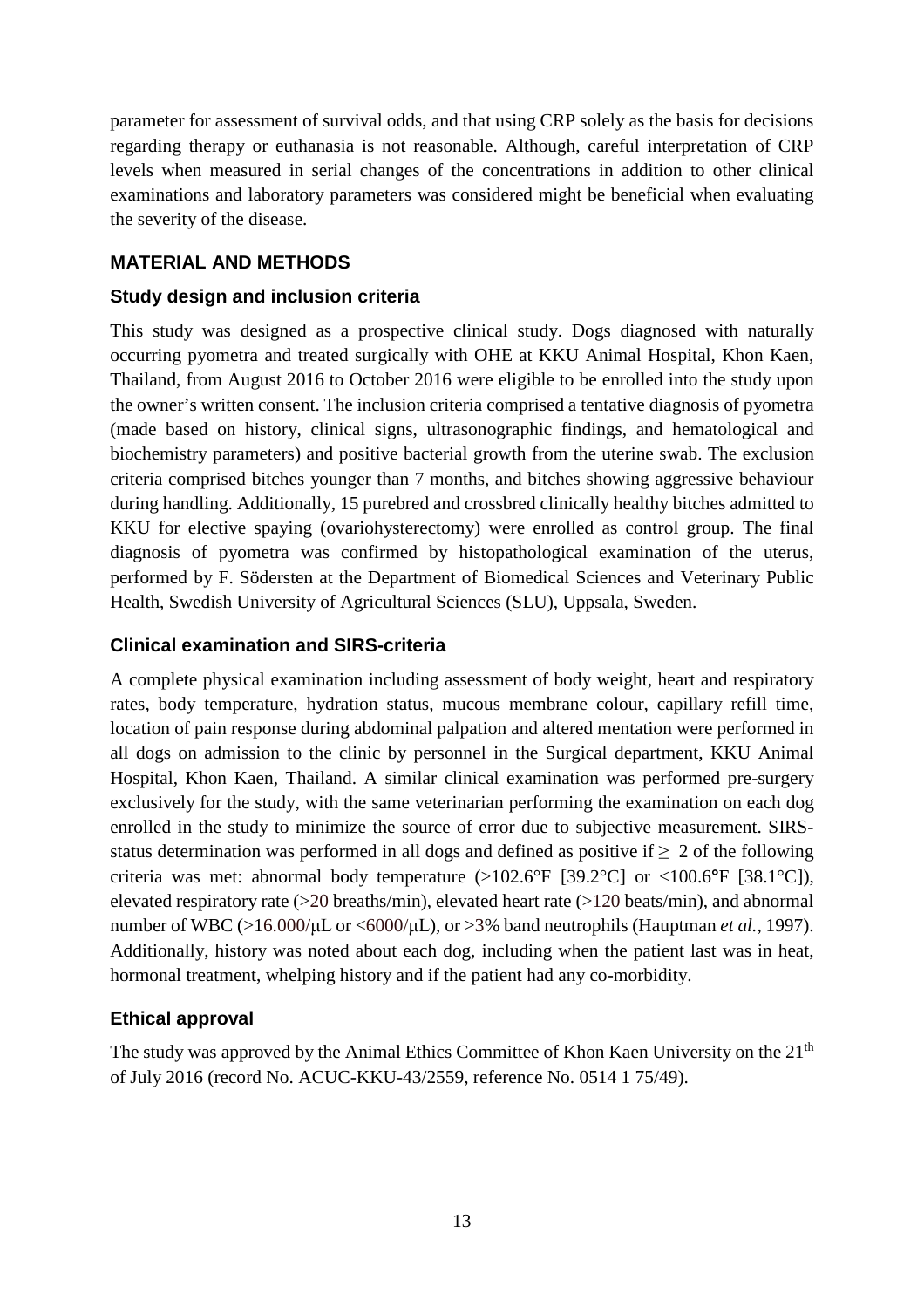### **Hospitalization**

In general, bitches treated surgically with OHE due to pyometra at KKU Animal Hospital are hospitalized 1-2 days. Prolonged hospitalization (defined as  $\geq$  3 days) is only warranted when complications occur or when the general condition of the bitch is depressed, requiring additional veterinary care and monitoring.

### **Blood, culture and tissue samples**

#### *Blood samples*

All dogs enrolled in the study (both pyometra and controls) were sampled before surgical treatment (OHE), 24 h  $\pm$  2 hours post-operatively and 7-10 days post-operatively when the dogs returned to the clinic for suture removal. Blood samples was collected by venipuncture of the distal cephalic vein, or the saphenous vein and directly transferred into Citrate, nonadditive and EDTA collection tubes (Vacutainer, Becton-Dickinson, Stockholm, Sweden), respectively. The tubes were centrifuged at 3000 rpm for 10 min within 30 min of sample collection, allowing the sample in the nonadditive tube to clot in room temperature for a minimum of 20 min. The serum and plasma from each tube were immediately transferred into 2 mL cryogenic vials (Nunc CryoTubes, VWR international, Stockholm, Sweden) and freeze-stored at approximately -20**°**C until transportation to Sweden by World Courier with a temperature control service ensuring that all samples were in -20**°**C during transportation. The samples arrived at SLU >24 hours after departure from KKU. The tubes were coded so that the identity of the sample was only known by the investigator and not the laboratory. The analysis of albumin, iron and CRP were performed within 3 months of sample collection.

#### *Blood cultures*

In the dogs with pyometra, blood samples for bacterial cultures were aseptically collected in a sterile syringe before surgical treatment (OHE) and 2 mL of blood was added to a blood culture bottle (Clignac Co Ltd, Bangkok, Thailand). The hemocultures were handled by personnel at the Veterinary Clinical Microbiological Laboratory, KKU Animal Hospital, where they were kept in culturing bottles containing medium and 2 ml blood overnight, and then moved to blood agar for 24 h (Hemoculture: Blood agar, Oxoid Microbiology products, Oxoid limited, UK). Cultures were then moved to MacConkey agar and Chocolate agar (aerobic bacteria) and Thioglycollate broth (anaerobic bacteria) and cultured for a maximum of 5 days. Species were determined using RapID systems (Remel inc., Santa Fe, USA). To determine sensitivity, the bacteria were cultured in Brain heart infusion broth and incubated at 35-37°C for 4-6 h, centrifuged and then transferred into Mueller-Hilton agar. Antimicrobial sensitivity tests were interpreted by using the modified Kirby-Bauer method (Boyle *et al.*, 1973).

#### *Uterine cultures and tissue samples*

In the dogs with pyometra, a bacterial sample of the endometrium and contents of the uterus was performed immediately after the uterus had been removed during surgery (OHE) using a sterile cotton swab. The swab was inserted into the uterus via a stab incision of a sterile scalpel. The swab was put in Stuart's transport medium and analysed concerning bacterial species and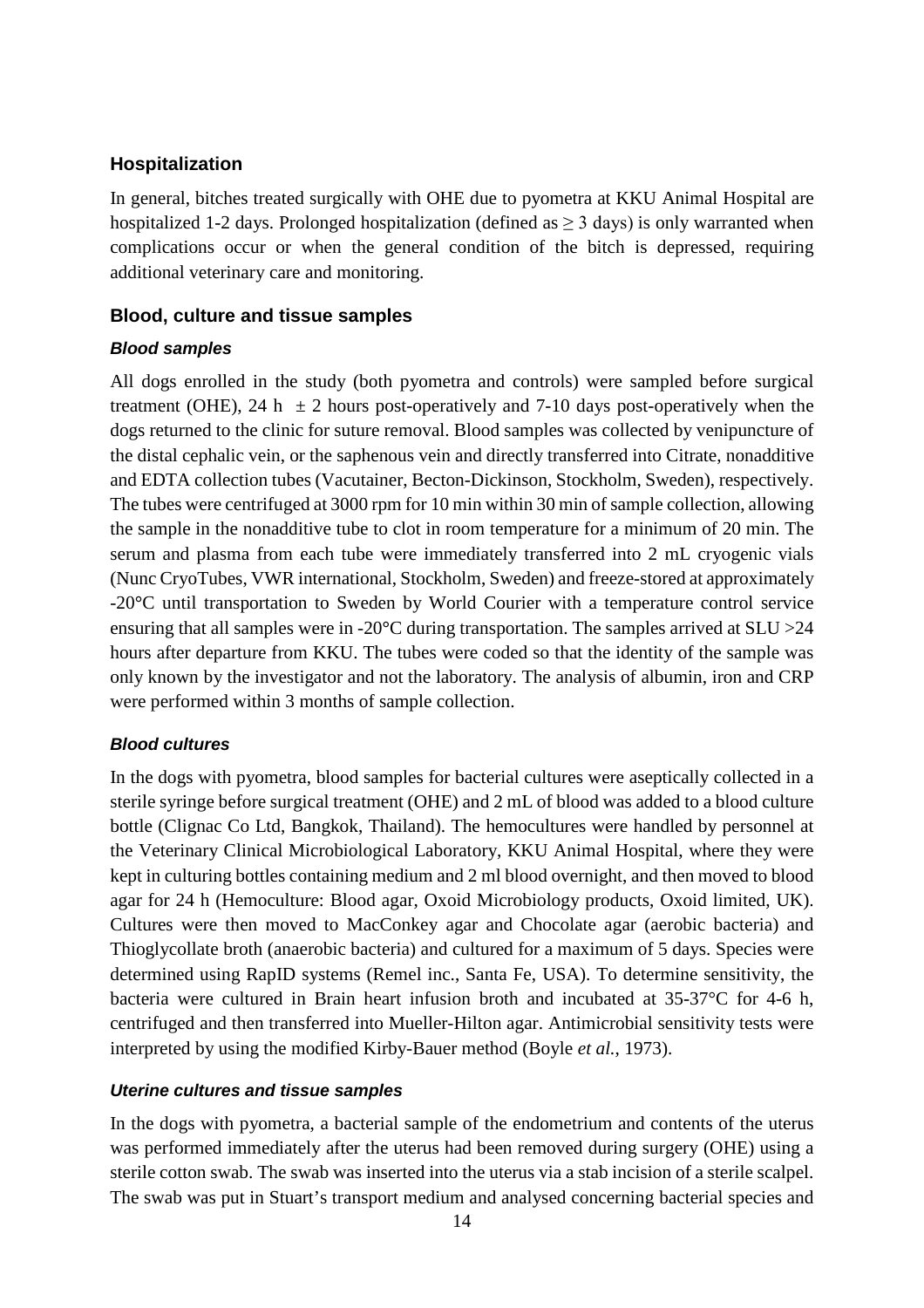drug sensitivity at the Veterinary Clinical Microbiological Laboratory, KKU Animal Hospital, according to the same procedure as described above. Three tissue samples were also collected from the uterus, one from each uterine horn and one from corpus uteri. The tissue samples were approximately  $1\times1$  cm pieces of the entire uterine wall, removed aseptically from the uterus with a sterile scalpel and anatomic forceps. The tissue samples were fixated in 10 % formaldehyde solution in separate containers for a minimum of 3 days, and thereafter embedded in paraffin by personnel at Veterinary Clinical Pathology Laboratory, KKU Animal Hospital. Embedded in paraffin, the tissue samples were transported to Sweden by World Courier for histopathological examination performed at Department of Biomedical Sciences and Veterinary Public Health, Swedish University of Agricultural Sciences (SLU), Uppsala, Sweden.

#### **Laboratory analysis**

#### *Hematology and biochemistry*

Standard blood analyses performed at KKU Animal Hospital were included in the study. No additional analyses were performed exclusively for the purpose of the study. Routinely performed hematological analyses consisted of total white blood cell count (WBC) including differential counts, hemoglobin (HB), packed cell volume (PCV), red blood cell count (RBC) and platelet count. The hemathology were analysed by using ABXMicros ES 60 (Horiba medical, Irvine California CA, USA) and differential white blood cell count were performed microscopically. Standard biochemical analysis included creatinine and alaninaminotransferas (ALT). The serum biochemistry parameters were analysed by using Olympus AU 400 (automatic chemistry analyser, International Co., Ltd, Bangkok, Thailand) and Reflotron® (Boehring Mannheim, Germany). Additionally, routine microscopic examination of blood smear for blood parasites were performed in each patient, as tick-borne diseases such as *Ehrlichia canis, Hepatozoon canis, Anaplasma canis* and *Babesia* are commonly found in dogs in the geographical area. In some dogs SNAP-test for *Anaplasma canis* and *Erlichia canis* were also used. All analyses were performed by personnel at the Veterinary Diagnostic Laboratory, KKU Animal Hospital, Khon Kaen, Thailand.

#### *Inflammatory parameters*

C-reactive protein was analysed by using Architect C4000, Abbott Diagnostics. Antibodies are utilized to react against CRP in serum, and the immunoaggregation is measured by optic means. The method is specifically adapted to dogs, i.e. the antibodies are directed against canine-CRP (Hillström *et al.,* 2014). The detection limit of the method is 0-300 mg/L, and the reference range for healthy dogs <7 mg/L. Measurement of albumin concentrations was performed by using Architect C4000, Abbott Diagnostics. Albumin BCG is based on specific binding of bromocresol green to albumin, resulting in a coloured complex. The absorbance of the complex at 628 nm is in direct proportion to the concentration of albumin in the sample. Detection limit of the method is 4-105 g/L, and the reference range for healthy dogs is 27-37 g/L. Iron concentrations were analysed using a direct colorimetric determination (Abbott Laboratories Inc., IL, USA) with detection limit 0.9 μmol/L. The reference range of iron in healthy dogs is 14-48 µmol/L. All analyses were performed by trained personnel at the Clinical Chemisty Laboratory, SLU, Uppsala, Sweden.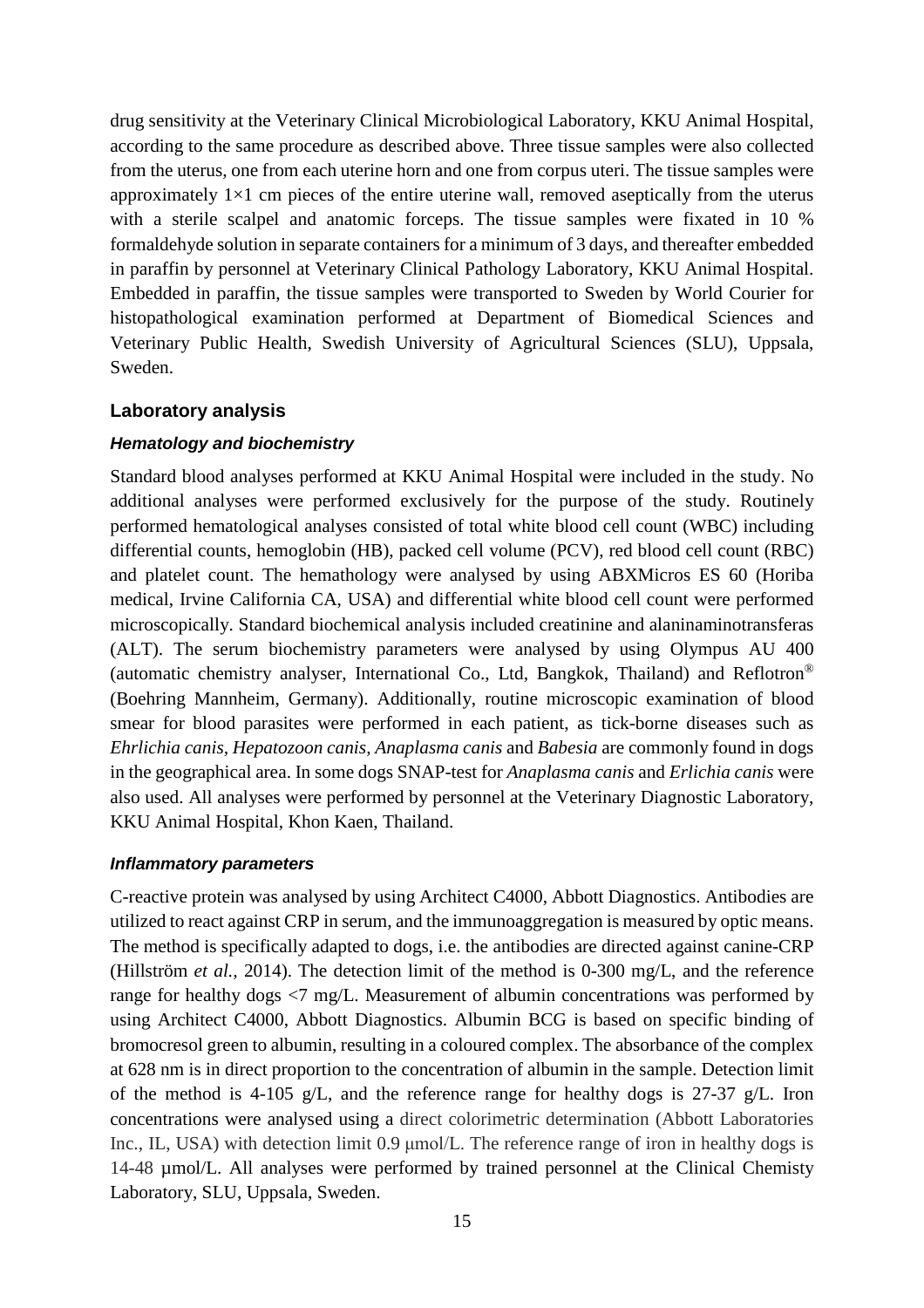# **Statistical analysis**

The program Minitab EXPRESS version 1.3.0 for Mac OS X (Minitab Inc. State College, PA, USA) was used for statistical analyses. 2-sample t-test and ANOVA were used for normally distributed variables. The significance level was set to  $P < 0.05$  for all tests in the study.

# **RESULTS**

Initially, 10 purebred or crossbred bitches with the preliminary diagnosis pyometra were included in the study. One bitch (P04) was thereafter excluded (despite an enlarged uterus detected during ultrasonographic examination and during OHE) due to a negative uterine bacterial culture (no growth after 48 h) and histopathological findings not indicative of pyometra. The final pyometra group comprised of 9 bitches. In the pyometra group, the mean  $\pm$  SD age was 7.4  $\pm$  4.1 years, with a range of 10 months to 15 years. In the control group, the mean  $\pm$  SD age was 1.9  $\pm$  1.7 years, with a range of 7 months to 10 years. The age differed significantly between the two groups (higher in dogs with pyometra) ( $p = 0.004$ ). The mean  $\pm$ SD body weight for the pyometra group was  $20.5 \pm 8.3$  kg (range 4.3-28.5 kg) and in the control group  $15.1 \pm 6.9$  kg (range 6.9-33.8 kg). The body weight did not differ significantly between the two groups ( $p = 0.127$ ). The pyometra group included 6 nulliparous, 2 primiparous, and 2 pluriparous bitches, and the healthy control group included 10 nulliparous, 2 primiparous, and 3 pluriparous bitches.

Albumin concentrations were significantly lower in the pyometra group compared to the control group ( $p = 0.0001$ ). In contrast, CRP concentrations were significantly higher in the pyometra group compared to the control group ( $p = 0.0003$ ). Iron concentrations did not differ significantly between the two groups ( $p = 0.483$ ) (Table 1).

When comparing the different sample occasions (pre-operatively, 24 h post-operatively and 7-10 days after surgery) in the pyometra group, all bitches had lower concentrations of albumin 24 h post-operatively than before surgery. The concentrations of CRP were highest preoperatively in the bitches with pyometra, and had decreased (although not significantly) 24 h post operatively. In the control bitches the concentrations of CRP differed significantly ( $p =$ <0.0001) when comparing the pre-operatively sample to the post-operatively sample (higher CRP concentrations post-operatively). In both the pyometra and the control groups, CRP levels had decreased significantly in the sample collected at suture removal compared to the postoperative sample i.e. the CRP concentrations were lower at suture removal ( $p = 0.0004$ , and p  $=$  <0.0001, respectively).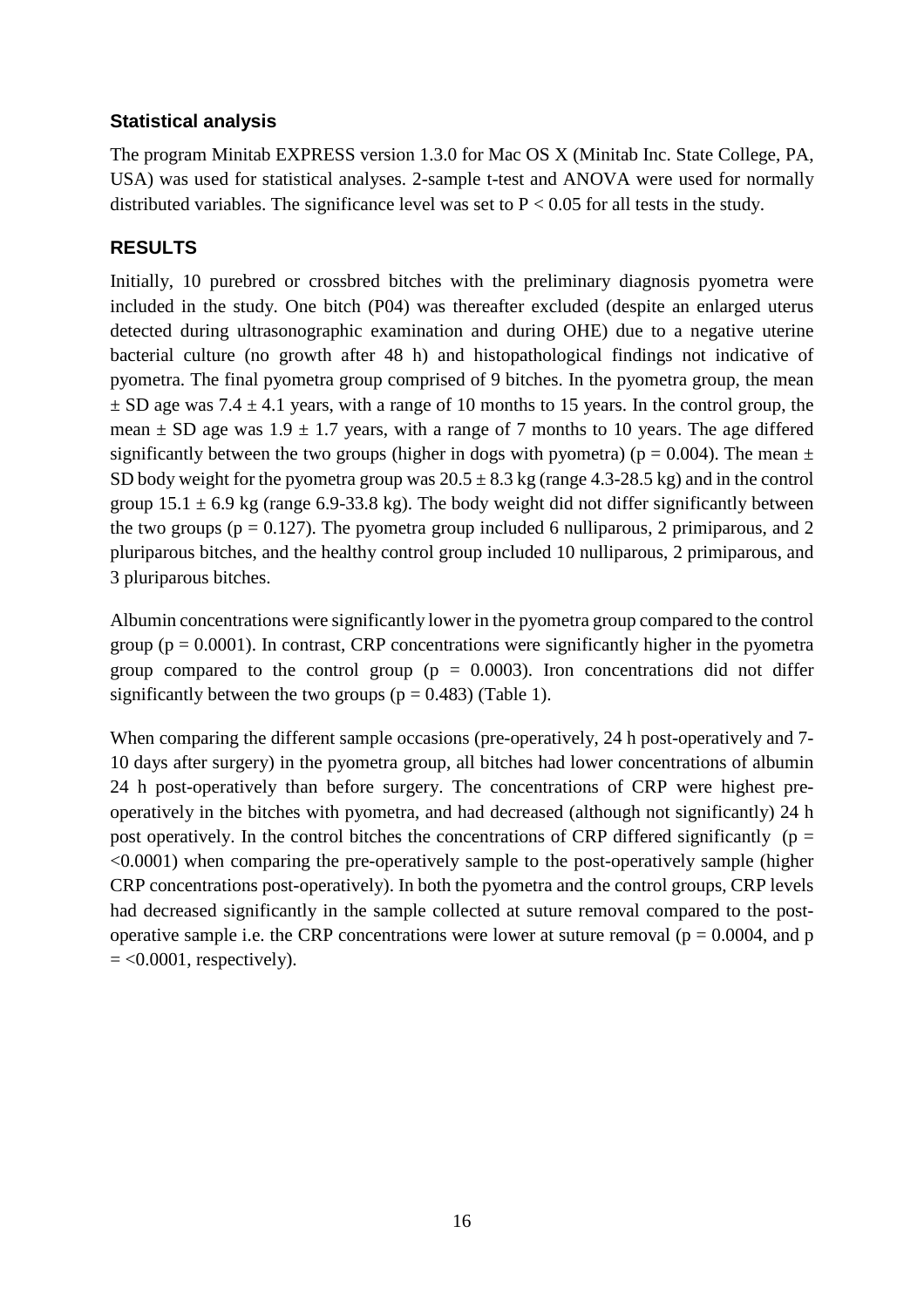| Variable                  | Mean $(\pm$ SEM $)$                                         |                            | Reference range <sup>a</sup> |
|---------------------------|-------------------------------------------------------------|----------------------------|------------------------------|
|                           | Pyometra group (range)                                      | Control group (range)      |                              |
|                           | Albumin (g/L) $19.4 \pm 1.5$ (14.3-28.6)                    | $29.1 \pm 1.2$ (19.7-34.8) | 27-37                        |
| Iron $(\mu \text{mol/L})$ | $20.1 \pm 2.9$ (9.0-36.1)                                   | $22.8 \pm 2.3$ (6.3-38.6)  | 14-48                        |
| $CRP$ (mg/L)              | $162.9 \pm 24.4 (74.6 - 299.3)$ $11.7 \pm 1.9 (5.9 - 30.7)$ |                            | <7                           |

Table 1. *Mean ± standard error of the mean (SEM) concentrations of CRP, iron and albumin measured in bitches with pyometra and healthy control dogs.* 

Abbreviations: CRP, C-reactive protein

<sup>a</sup> Reference range at the Clinical Chemisty Laboratory, University Animal Hospital SLU, Uppsala, Sweden.

In 3 of the 9 bitches (33 %) with pyometra, the postoperative hospitalization was prolonged ( $\geq$ 3 days). There were too few bitches in the pyometra group to investigate statistical association between concentrations of albumin, iron and CRP and prolonged hospitalization, but no obvious deviant concentrations of these inflammatory markers were noted in the bitches with prolonged hospitalization. One of the bitches with pyometra died the night after surgery, resulting in a mortality rate of 11 %.

Six of the nine bitches with pyometra were SIRS positive (SIRS+) (Table 2). Two of the SIRS+ bitches (33%) had a positive blood culture (Table 3). There were too few bitches in the pyometra group to investigate statistical association between concentrations of albumin, iron and CRP and SIRS-status, but no obvious deviant concentrations of these inflammatory markers were noted in the SIRS+ bitches. The results of the bacterial culturing from the uterus in bitches with pyometra are shown in Table 3.

When examined histologically, the uterine tissue samples from 8 dogs showed signs of pyometra (neutrophils and debris in lumen). In 6 of these dogs cystic endometrial hyperplasia (CEH) was also present. The tissue samples from 4 dogs displayed purulent endometritis, and one dog had a mild lymphoplasmacytic endometritis. In the samples from one dog (P08) no signs of pyometra could be detected, despite a positive uterine bacterial culture.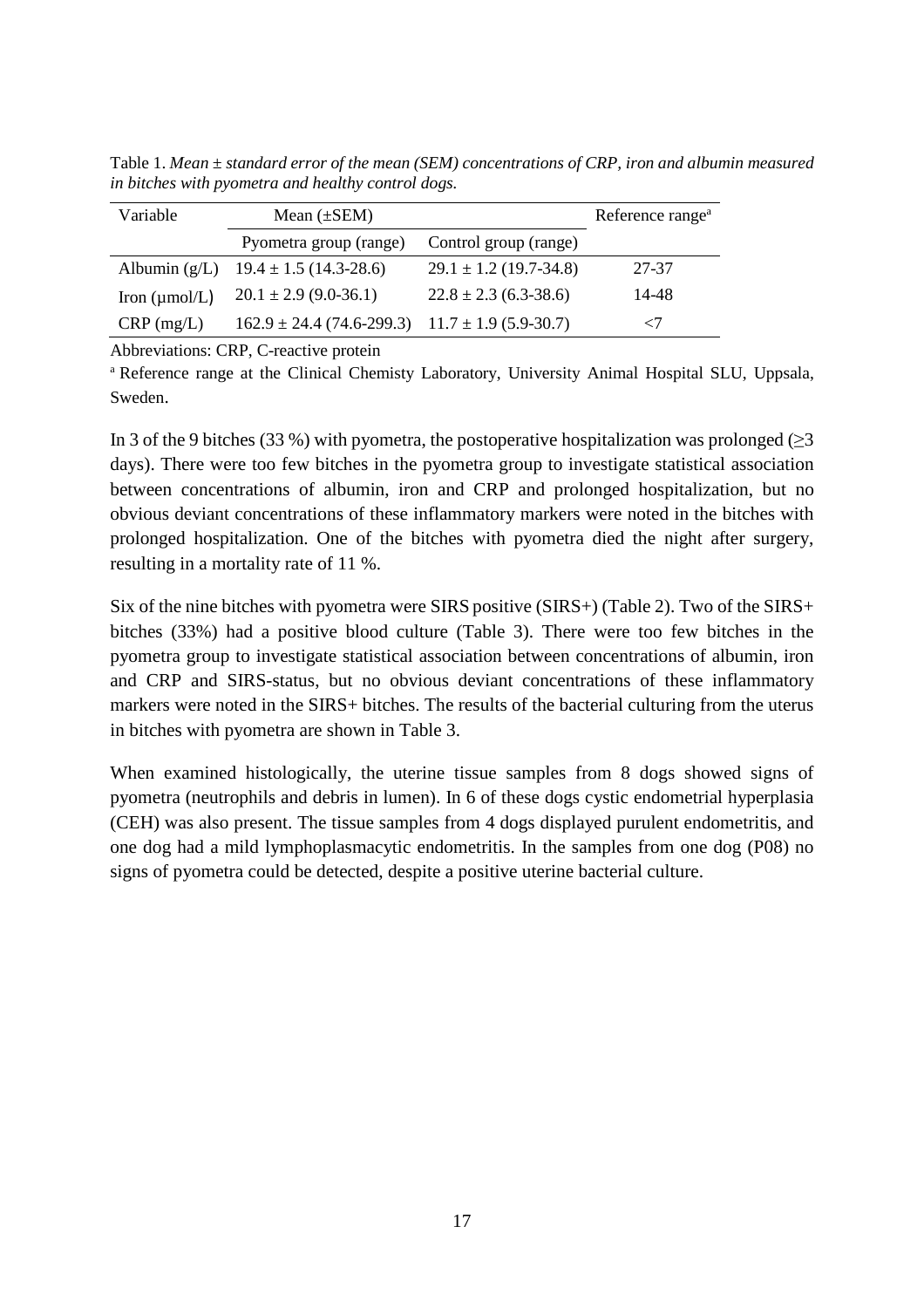| ID               | Heart rate<br>(beats/min) | Respiratory rate<br>(breaths/min) | Body temperature<br>$({}^\circ\mathrm{C})$ | WBC/µL | <b>SIRS</b><br>$+/-a$    |
|------------------|---------------------------|-----------------------------------|--------------------------------------------|--------|--------------------------|
| P <sub>0</sub> 1 | 120                       | Panting                           | 38.9                                       | 12.700 | $\overline{\phantom{a}}$ |
| <b>P02</b>       | 136                       | 64                                | 38.9                                       | 55.400 | $+$                      |
| P <sub>0</sub> 3 | 124                       | 100                               | 38.6                                       | 18.800 | $+$                      |
| <b>P05</b>       | 104                       | 34                                | 38.9                                       | 12.000 |                          |
| P <sub>06</sub>  | 84                        | 40                                | 37.8                                       | 51.300 | $+$                      |
| <b>P07</b>       | 124                       | 80                                | 40.0                                       | 16.800 | $+$                      |
| P <sub>08</sub>  | 120                       | 16                                | 38.3                                       | 10.600 | $\overline{\phantom{a}}$ |
| P <sub>09</sub>  | 132                       | 36                                | 37.8                                       | 30.900 | $+$                      |
| P <sub>10</sub>  | 128                       | 36                                | 37.7                                       | 71.000 | $+$                      |

Table 2. *Clinical examination parameters and SIRS-status in bitches with pyometra*

a SIRS status defined by criteria validated by Hauptman *et al.* (1997)

The results of hemathology and serum biochemistry analyses are given in Table 4. The WBC and creatinine levels differed significantly between the bitches with pyometra and the control group (higher in bitches with pyometra) ( $p = 0.032$  and  $p = 0.035$ , respectively). The morphology of the neutrophil granulocytes was examined in all blood samples. Three of the cases (33 %) showed hyposegmentation of the neutrophils, i.e. band neutrophils, and one of the cases (11 %) showed toxic granulation of the neutrophils. All of these bitches were SIRS+ and had a uterine infection with Gram-negative bacteria.

| Table 3. Bacterial isolated from the uteri of the bitches with pyometra |
|-------------------------------------------------------------------------|
|-------------------------------------------------------------------------|

| ID               | Uterine swab (growth)                                 | Blood culture (growth)             |
|------------------|-------------------------------------------------------|------------------------------------|
| <b>P01</b>       | Streptococcus sp. (non S. agalactie) $(N^a)$          | Neg <sup>d</sup>                   |
|                  | <i>Proteus mirabilis</i> $(M^b)$                      |                                    |
| P <sub>0</sub> 2 | Klebsiella oxytoca $(N^a)$                            | Neg <sup>d</sup>                   |
| P <sub>0</sub> 3 | <i>Escherichia coli</i> $(N^a)$                       | <i>Escherichia coli</i> $(N^a)$    |
| P <sub>05</sub>  | $\beta$ -hemolytic Escherichia coli (N <sup>a</sup> ) | Neg <sup>d</sup>                   |
| P <sub>06</sub>  | <i>Escherichia coli</i> $(N^a)$                       | Neg <sup>d</sup>                   |
| <b>P07</b>       | <i>Escherichia coli</i> $(N^a)$                       | Neg <sup>d</sup>                   |
| <b>P08</b>       | $G^{c}$ Bacilli (M <sup>b</sup> )                     | Neg <sup>d</sup>                   |
| P <sub>09</sub>  | Staphylococcus intermedius $(N^a)$                    | Staphylococcus intermedius $(N^a)$ |
|                  | $\beta$ -hemolytic Escherichia coli (N <sup>a</sup> ) |                                    |
| <b>P10</b>       | Escherichia coli $(N^a)$                              | Neq <sup>d</sup>                   |

<sup>a</sup> Numerous growth,  $\frac{b}{n}$  Moderate growth,  $\frac{c}{n}$  Gram-positive,  $\frac{d}{n}$  No growth after 5 days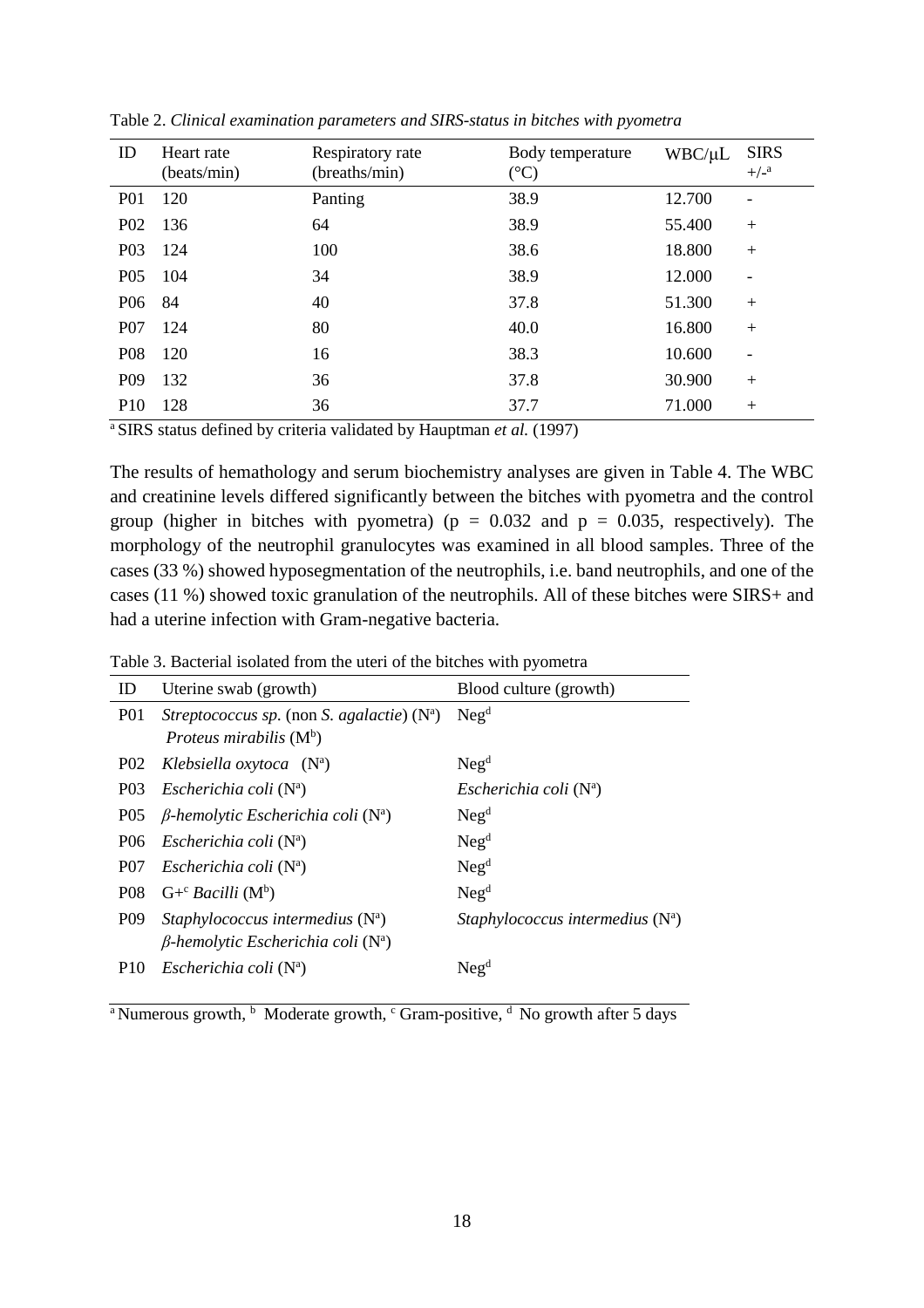| Variable                                                               | Mean $(\pm$ SEM <sup>b</sup> ) |                 | Reference range <sup>a</sup> |
|------------------------------------------------------------------------|--------------------------------|-----------------|------------------------------|
|                                                                        | Pyometra group                 | Control group   |                              |
|                                                                        | (range)                        | (range)         |                              |
| $WBC^{c} (x10^{3}/mm^{3})$                                             | $31 \pm 7.5$                   | $11.4 \pm 7.5$  | $6 - 15$                     |
|                                                                        | $(10.6-71)$                    | $(6.1-17.2)$    |                              |
|                                                                        |                                |                 |                              |
| $PCV^d$ (%)                                                            | $29 \pm 3.5$                   | $47.3 \pm 3.5$  | 38-55                        |
|                                                                        | $(16-44)$                      | $(32-66)$       |                              |
|                                                                        |                                |                 |                              |
| Hemoglobin (g/L)                                                       | $10.2 \pm 1.2$                 | $15.3 \pm 0.6$  | $12-18$                      |
|                                                                        | $(5.6-15,3)$                   | $(11.1-19.6)$   |                              |
| $RBC^{e} (10^{6}/mm^{3})$                                              | $4.4 \pm 0.5$                  | $6.7 \pm 0.3$   | $6-9$                        |
|                                                                        |                                | $(4.6 - 8.05)$  |                              |
|                                                                        | $(2.14-6)$                     |                 |                              |
| Neutrophils (%)                                                        | $78.4 \pm 3.2$                 | $6.7 \pm 2.5$   | 60-75                        |
|                                                                        | $(64-89)$                      | $(46-78)$       |                              |
|                                                                        |                                |                 |                              |
| Band neutrophils (%)                                                   | $0.1 \pm 0.1$                  | $0.07 \pm 0.07$ | $1-4$                        |
|                                                                        | $(0.0-1.0)$                    | $(0.0-1.0)$     |                              |
|                                                                        |                                |                 |                              |
| Lymphocytes (%)                                                        | $13.3 \pm 3$                   | $24.5 \pm 2.3$  | 12-30                        |
|                                                                        | $(5-34)$                       | $(9-38)$        |                              |
|                                                                        |                                |                 |                              |
| Monocytes (%)                                                          | $7.2 \pm 1.8$                  | $3.9 \pm 1$     | $3-9$                        |
|                                                                        | $(0-18)$                       | $(0.0 - 11)$    |                              |
|                                                                        |                                |                 |                              |
| Eosinophils (%)                                                        | $1.1 \pm 0.5$                  | $8.6 \pm 1.4$   | $2 - 10$                     |
|                                                                        | $(0-5)$                        | $(1-20)$        |                              |
|                                                                        |                                |                 |                              |
| Basophils (%)                                                          | 0.0                            | $0.07 \pm 0.07$ | $0 - 1$                      |
|                                                                        | (0.0)                          | $(0.0-1.0)$     |                              |
| Creatinine (mg%)                                                       | $1.8 \pm 0.4$                  | $0.78 \pm 0.05$ | $0, 5 - 1, 8$                |
|                                                                        | $(0.57 - 3.65)$                | $(0.3-1.06)$    |                              |
|                                                                        |                                |                 |                              |
| $\operatorname{ALT}^{\operatorname{f}}\left(\operatorname{U/L}\right)$ | $27.9 \pm 7.8$                 | $48.4 \pm 7$    | 10-125                       |
|                                                                        | $(10-85)$                      | $(19-101)$      |                              |
|                                                                        |                                |                 |                              |

Table 4. *Hematology and serum biochemistry*

<sup>a</sup> Reference range at the Veterinary Diagnostic Laboratory, Khon Kaen University Animal Hospital, Thailand, <sup>b</sup> Standard error of the mean, <sup>c</sup> Total white blood cell count, <sup>d</sup> Packed cell volume, <sup>e</sup> Red blood cell count, f Alkaline phosphatase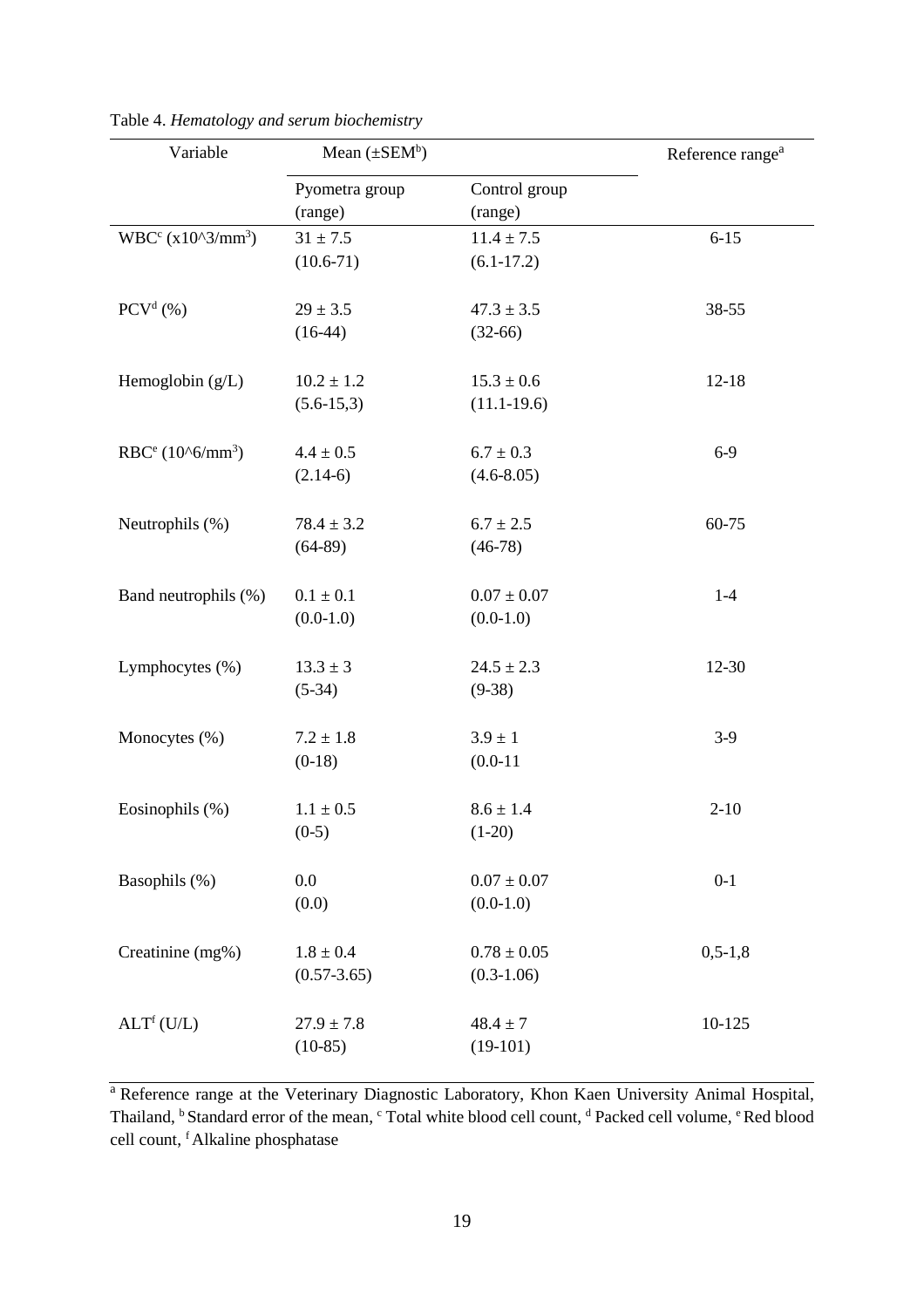### **DISCUSSION**

The results from this study showed that concentrations of serum albumin are lower in bitches with pyometra than in healthy bitches. This is in agreement with the result of a previous study performed in Sweden (Hagman, 2011a) and as expected for this negative acute phase protein as the disease likely is similar regarding the inflammatory changes independently of country. The fact that all bitches with pyometra had lower concentrations of albumin 24 h postoperatively than before surgery might be explained by the tissue damage and the inflammatory response caused by surgery (Desborough, 2000). However, according to this theory, it would be expected to find lower concentrations of albumin 24 h post-operatively also in the control dogs, which was not the case. Several healthy dogs had in fact slightly higher concentrations of albumin the day after surgery, suggesting that the trauma caused by OHE is not sufficient to cause an inflammatory response strong enough to result in decreased concentrations of albumin in healthy dogs. These results imply that bitches already circulatory affected due to pyometra (the inflammatory response causes increased capillary vascular permeability and development of hypotension) have a more persistent hypoalbuminaemia compared to the healthy control bitches that are solely exposed to the surgical trauma. The final blood sample was taken when the bitches returned to the clinic for suture removal, and in all bitches with pyometra albumin levels were increased although none of the samples were within the range for healthy dogs. There was no significant difference in iron concentrations pre-operatively when comparing the pyometra group with the control group. This is not in agreement with the previous findings of lower concentrations of iron in bitches with pyometra (Jitpean *et al.,* 2014c) and decreased iron concentrations in response to infection (Cartwright *et al.,* 1946).

C-reactive protein concentrations were significantly increased in bitches with pyometra preoperatively compared to that in the healthy dogs, which is in agreement with reports from several previous studies (Fransson *et al.,* 2003; Hagman *et al.,* 2006; Jitpean *et al.,* 2014c; Karlsson *et al.,* 2013). Interestingly, only 3 of the 15 (20 %) control dogs included in the study had CRP concentrations within the reference range of healthy dogs  $\langle \langle 7 \text{ mg/L} \rangle$  before surgery despite that all dogs were determined to be clinically healthy based on physical exam and the case history. This discrepancy could be explained by the different way of housing dogs in Thailand compared to Sweden, since most dogs were kept outside at all times, often roaming freely, as compared to being kept indoors and as family members in Sweden. This manner of keeping the dogs in Thailand resulted in less meticulous control of the dogs, including dietary factors. This in combination with a different food culture, where food where commonly sold in small market stalls along the streets, promotes a likelihood that many dogs found and ate leftovers, which possibly could result in a low grade inflammatory response. Additionally, since there were a large number of unattended stray dogs in the study population, there was a general problem with ectoparasites that could have influenced the results of laboratory and clinical parameters investigated. Previously, longer duration of hospitalization and presence of sepsis in bitches with pyometra has been shown to be associated with higher CRP concentrations (Fransson *et al.,* 2007). In the present study, CRP concentrations in SIRS-positive bitches and/or bitches in the bitches that stayed longer in the animal hospital after OHE did not differ significantly from the bitches that had regular postoperative hospitalization. This difference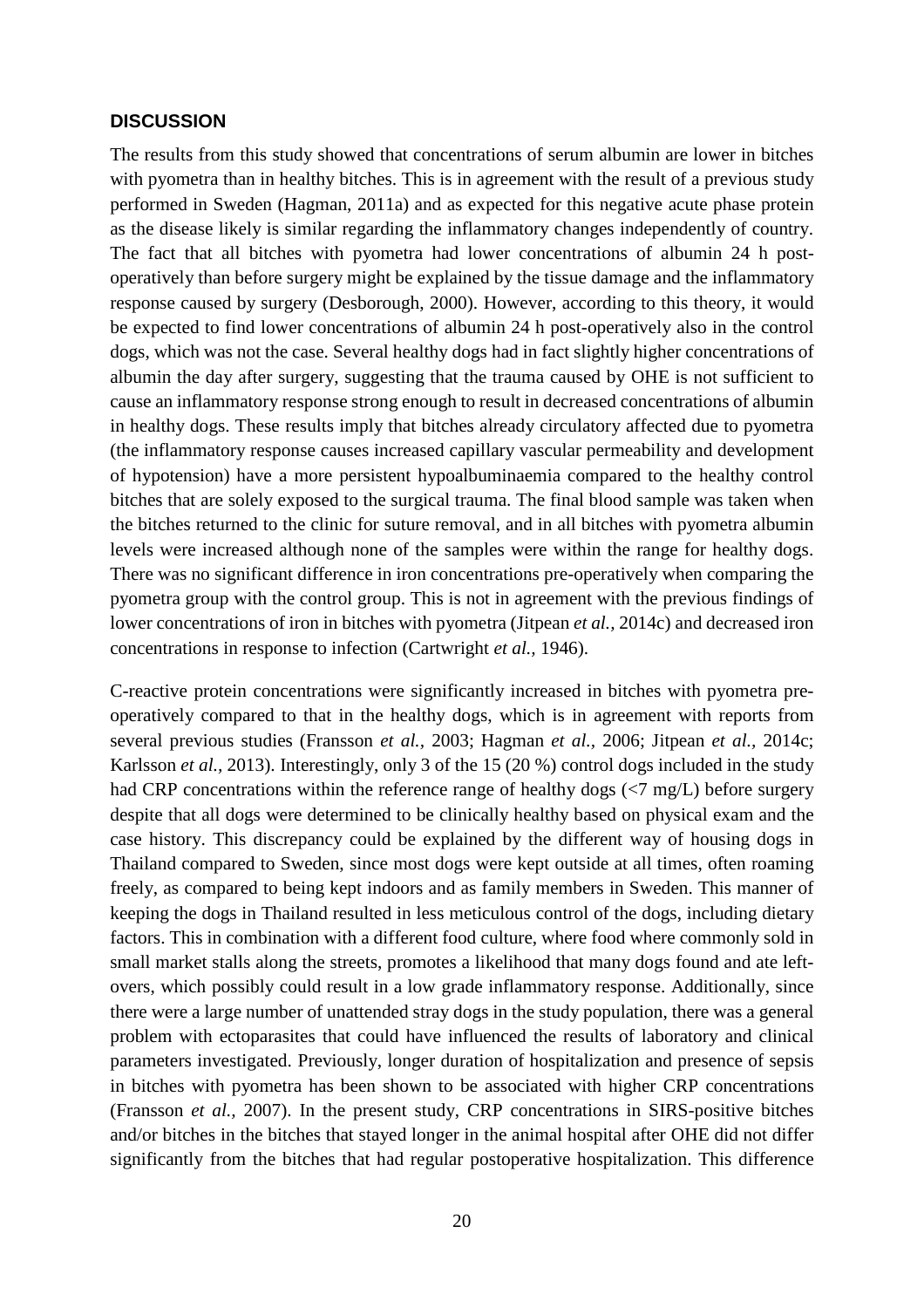between studies could be because of the relatively low number of dogs included in the present study and the selection of bitches studied.

In this study, anaemia and leukocytosis were common findings in bitches with pyometra, which in agreement with the results of most studies of the disease (Fransson *et al.,* 1997; Jitpean *et al.,* 2014b; Maretta *et al.,* 1989). The bitch that died the night after surgery had remarkably high WBC (71x10<sup>9</sup>/L) compared to the other bitches with pyometra (range 10,6-55,4x10<sup>9</sup>/L). The physical examination findings in this bitch also deviated from the other bitches with pyometra in that the bitch was severely depressed at admission (not being able to stand up and was brought in on a stretcher lying flat on it's side). This particular bitch also had peritonitis, which was discovered during surgery. Peritonitis has been reported to be the most common complication in dogs with pyometra and it can be life-threatening (Jitpean *et al.,* 2014b). In two other pyometra dogs in the study peritonitis was discovered during surgery. All the three dogs with peritonitis were SIRS-positive, and one of them also had a positive blood culture confirming bacteremia. One other bitch had a positive blood culture, but the bacterium isolated (*Staphylococcus intermedius*) is part of the normal skin and oral flora in dogs, this result could also reflect contamination. However, the same bacterium was also isolated from the uterus of this bitch, which indicate that the result indeed is valid, due to the lesser likelihood of two samples (taken on different occasions using different methods) both being due to contamination.

The most common bacterium isolated from the uteri of the bitches with pyometra was *E. coli,*  which is in accordance with other reports (Fransson *et al.,* 1997; Bigliardi *et al.,* 2004; Dow, 1959; Sandholm *et al.,* 1975). It has been shown that *E. coli* has an affinity for progesteroneprimed endometrium (Sandholm *et al.,* 1975), which could explain this predominance. One bitch had an infection solely with a Gram-positive bacterium (G+ *Bacillus sp.*), and when examined histologically the tissue samples from this bitch did not show any signs of pyometra. Despite the result from the histological examination, the bitch was included in the study since all inclusion criteria were fulfilled (history, clinical signs, ultrasonographic findings, and hematological and biochemistry parameters conforming with the diagnosis of pyometra, and positive growth from the uterine bacterial swab). The macroscopic examination was not included in the inclusion criteria, for practical reasons (large uteri collected in Thailand and needing transportation), thus making it difficult to assess the presence of pus in lumen of the uterus, due to the fact that much of it (sometimes all of it) can disappear while handling the tissue samples (or at paraffin embedding).

Three of the eight *E. coli* isolates from pyometra uteri were resistant to more than one antimicrobial drug. All of these isolates were resistant to third generation fluoroquinolone (marbofloxacin and enrofloxacin), two of them were resistant to tetracycline, and one was resistant to trimethoprim-sulfametoxzol. Resistance to three or more antimicrobials (multiresistance) could not be observed in any of the isolates. However, the interpretation of the antimicrobial susceptibility tests was complicated by the fact that there was no standard profile of the antimicrobials tested. Instead, the veterinarian in charge chose which antimicrobials that were to be included in the antimicrobial sensitivity profile for each sample. Since different veterinarians handled the samples from case to case, the profile tested was not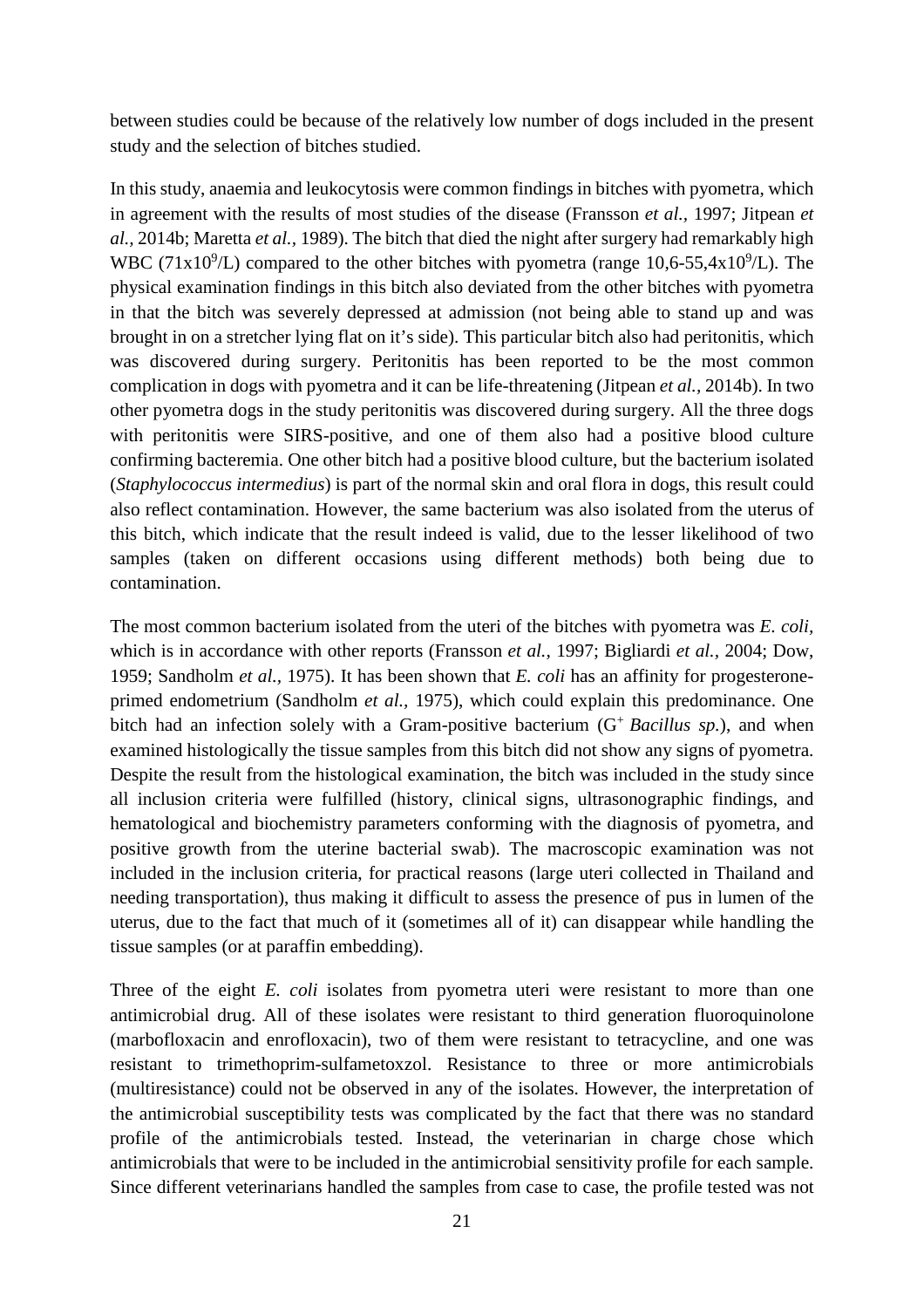the same for each bitch and were thus not directly comparable. For example, ampicillin was only tested for six of the thirteen isolates, which makes it impossible to draw any conclusions regarding resistance to this antibiotic drug. This would otherwise have been interesting, since resistance to ampicillin has been the most commonly observed trait among isolates of *E. coli*  from bitches with pyometra in Sweden (Hagman & Greko, 2013). However, the routinely distributed of antimicrobials at KKU Animal Hospital, Thailand, differ from the current standard routines at UDS, SLU, Sweden (2016). The most commonly used antimicrobial drug in the bitches with pyometra as well as in the healthy bitches admitted for elective spaying at KKU Animal Hospital, Thailand, is first generation cephalosporines (Cefazolin and/or Cephalexin) and were distributed to 23 of the 24 dogs included in the study (96 %). Other antimicrobial drugs prescribed to the bitches with pyometra were enrofloxacin  $(n = 2)$ , metronidazole ( $n = 4$ ), doxycycline ( $n = 2$ ) and amoxicillin ( $n = 1$ ). One of the control dogs also received enrofloxacin due to wound infection at time for suture removal. All dogs included in the study (both pyometra and control dogs) were treated with antimicrobial drugs for a minimum of 8 days. In comparison, post-operative antimicrobial treatment is solely used postoperatively in systemically ill bitches or bitches with signs of or high risk of developing complications at UDS, SLU, Sweden.

The routine administration of broad-spectrum antibiotics post-operatively at KKU Animal Hospital could be due to a combination of factors; the warm and moist climate in Thailand is more optimal for bacterial growth, the dogs are generally kept outside by the owners resulting in a greater risk for contamination of the wound post-operatively, and the hygiene routines at the surgical ward differs from those at UDS, SLU, Sweden. In KKU Animal Hospital, very little disposable material was used (surgical drapes and gowns were made of cloth and washed and re-used), jodopax-solution was often used to sterilize surgical instruments, and hygiene zones between the operating theatres and preparation room was basically non-existent. Of these factors, it is likely the general way the dogs are being held by the owners in combination with the warm climate having the most impact of the routinely distribution of broad-spectrum antibiotics in order to prevent complications in form of, for example, wound infection. By being held outside, roaming around and coming in contact with other dogs and animals, the exposure of a various bacterial flora is likely greater for the bitches surgically treated for pyometra in Khon Kaen, Thailand compared to those treated in Sweden. Also the warm climate composes a risk that bacteria contaminating the wound are given optimal conditions for colonisation and growth. The use of an Elizabethan collar postoperatively was not practised, neither in the clinic nor when the bitches were sent home, thus allowing the dogs to lick the surgical wound. Additionally, the bitches admitted for pyometra were often severely ill at admission, because financial difficulties were a common situation among the owners. This financial situation resulted in the owners generally waiting with seeking veterinary care until the bitches were in very poor clinical condition, which was reflected in that most bitches with pyometra included in the study had shown signs of illness for 2-3 days before admission to the clinic, but some had been ill 1-2 weeks at the time for admission. The financial restriction is also a possible explanation to the routinely administration of antibiotics, since revisits at the clinic and further costs due to veterinary care for treatment of complications (such as wound infection) comprised an additional cost that many owners could not afford. It was suboptimal to use length of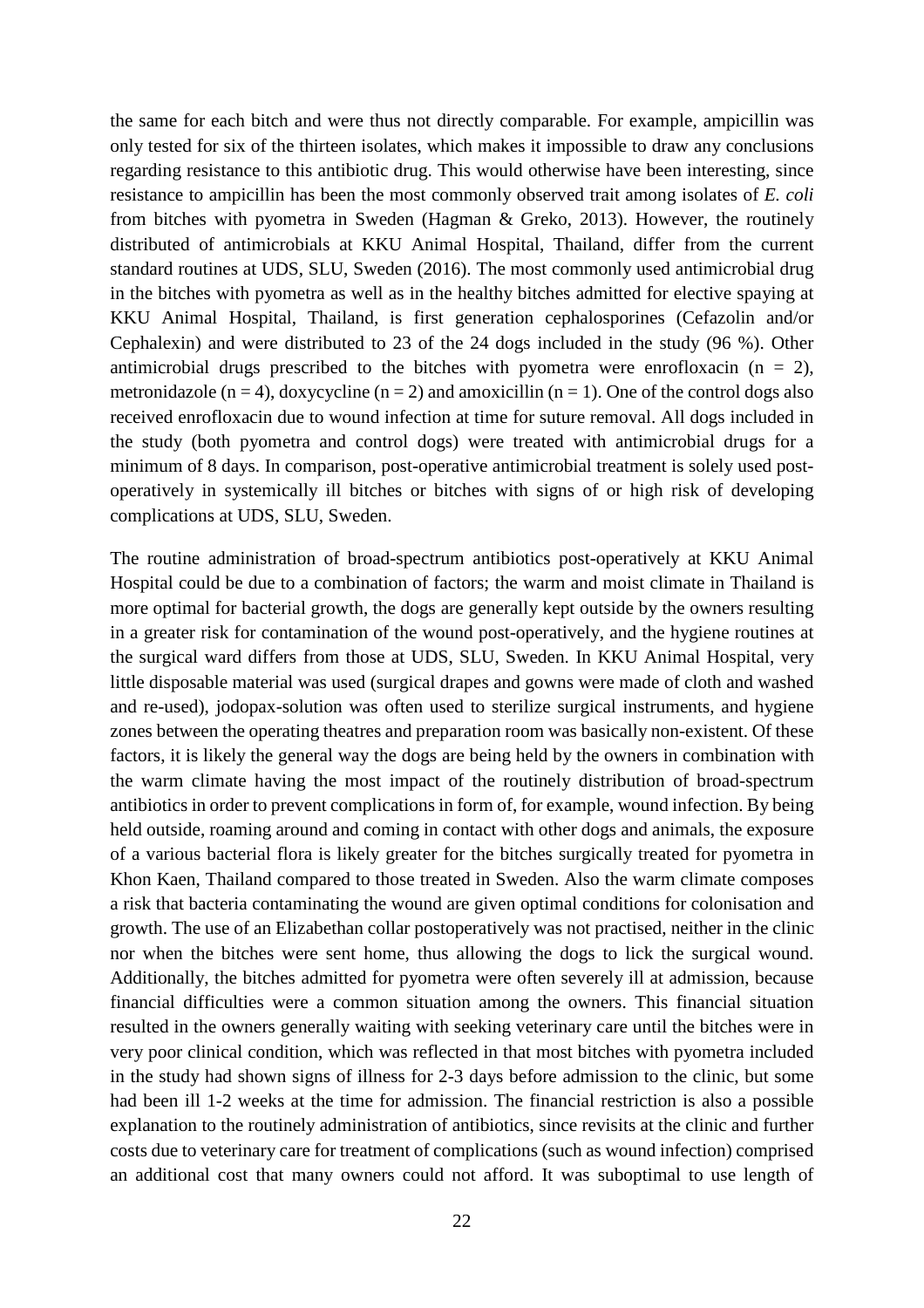hospitalization in the present study as a measurement of morbidity, as it depended more on financial situation of the owners and less on the severity of the dog's illness and most dogs were dismissed the same day or the day after surgery. However, hospitalization of 3 days or more was determined as prolonged in this study, after discussion with the Head veterinarian of the surgical ward regarding the general hospitalization when financially possible.

One other noticeable and important difference between Sweden and Thailand was that euthanasia is not practised as a rule in Thailand due to cultural and religious reasons. This became evident in one of the bitches surgically treated for pyometra, which is addition to being 15 years old and diagnosed with pyometra was suffering from severe periodontitis, cataract of both eyes and had a moderate degree of heart murmur. Still, euthanasia was not considered an option for this bitch.

There were several limitations of this study. The number of bitches with pyometra admitted to KKU Animal Hospital during the sample collection period was lower than anticipated. This resulted in relatively few dogs included, and limited possibly for reaching enough power in the statistical analyses. Because of the language barrier, all communication with the owners was dependent on the veterinarian in charge, resulting in translated answers regarding all case history questions and the other information about the bitches. The aim to collect samples for blood culturing before the dogs had received any antibiotic treatment proved to be very difficult, since antibiotics generally were administered in an early stage of the treatment, either since the dogs suffered from tick-borne diseases (*Ehrlichia canis, hepatozoon canis* and *Babesia*) or while they were waiting for surgery (OHE due to pyometra was only performed during daytime on weekdays). At the time of the clinical examination performed pre-surgery due to the study, most dogs had already received treatment with antibiotics and fluid therapy, which is likely to affect the results of the physical examination. The physical examination was often performed without the owner and in an environment with other dogs present. This likely resulted in a stress response, which in turn could induce falsely high heart- and respiratory rates and body temperature in the dogs examined. The warm and humid climate also comprised a difficulty, since most dogs were panting during the examination, making it impossible to count the respiratory rate. These factors made decision of SIRS-status based on all criteria validated by Hauptman *et al.* (1997) somewhat uncertain, which further pinpoints the need to find suitable objective and clinically usable biomarkers in order to achieve early and accurate diagnosis of sepsis in dogs.

#### **CONCLUSIONS**

The inflammatory response induced by pyometra resulted in decreased systemic concentrations of albumin, and increased systemic concentrations of CRP. Iron concentrations did not differ significantly between bitches with pyometra and healthy control dogs. None of the investigated inflammatory markers did differ between septic and non-septic bitches, which indicate that none of the investigated parameters have a potential clinical value for detection of sepsis. However, a larger study material would be useful for further evaluation. Broad-spectrum antibiotics are used routinely in bitches treated surgically for pyometra and bitches admitted for elective spaying at KKU Animal Hospital. The most commonly used preparation was firstgeneration cephalosporines (Cefazolin and/or Cephalexin) and the general length of treatment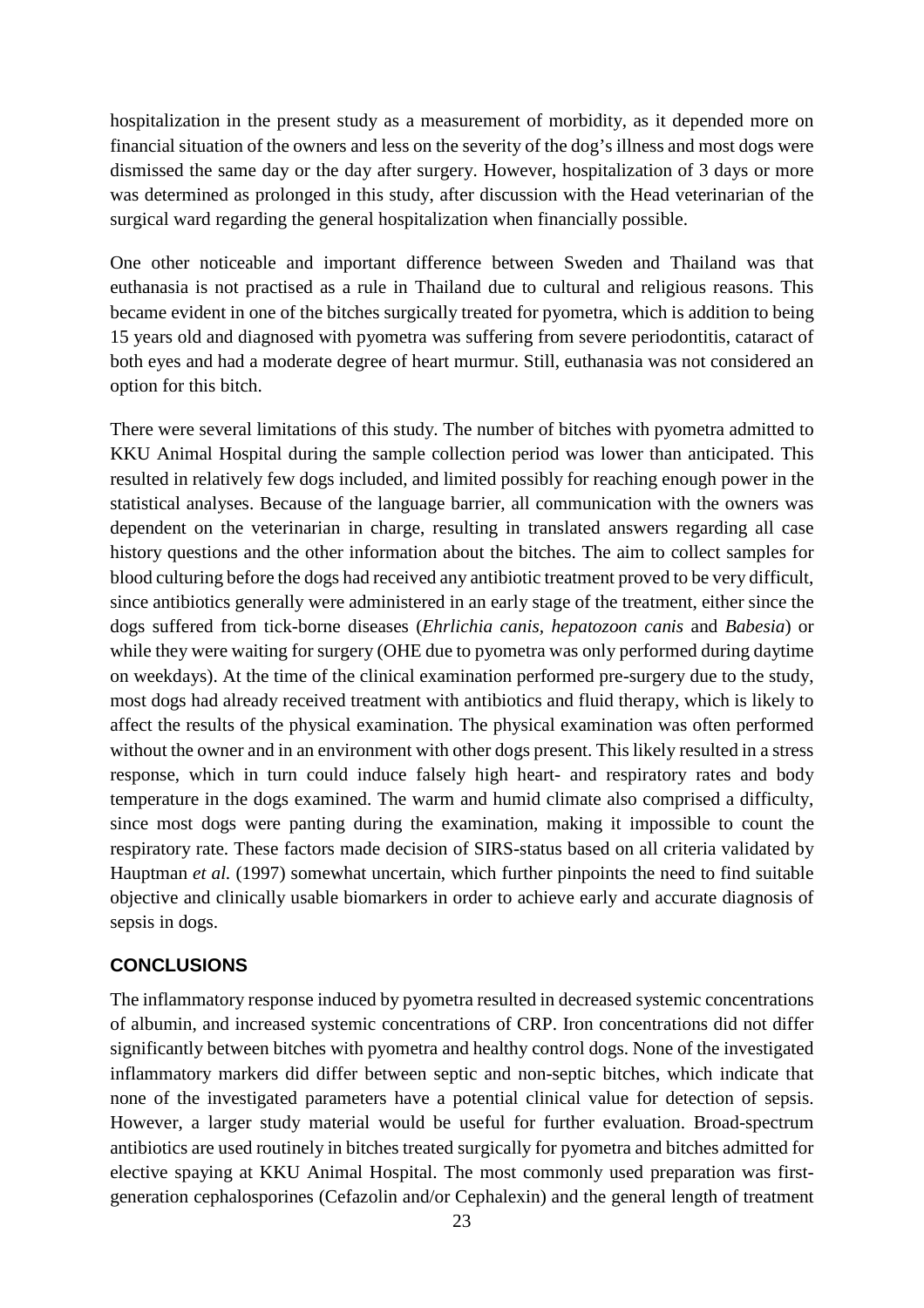was 8 days. Multiresistance could not be observed in any of the isolates from the uteri bacterial swabs, but a larger study material and a standard profile of antimicrobials tested would be beneficial to give a more correct interpretation of the antimicrobial susceptibility tests and to survey antibiotic resistance.

# **ACKNOWLEDGEMENTS**

Supranee Jitpean and all the staff at Khon Kaen University, Thailand are gratefully acknowledged for their collaboration and invaluable help in making it possible to conduct this study.

F. Södersten kindly performed the histological examination of the collected tissue samples. I. Lilliehöök is acknowledged for helping us with the laboratory analyses.

This project was conducted as a minor field study (MFS). The MFS committee is thanked for supporting the project financially and M. Halling for handling the administration.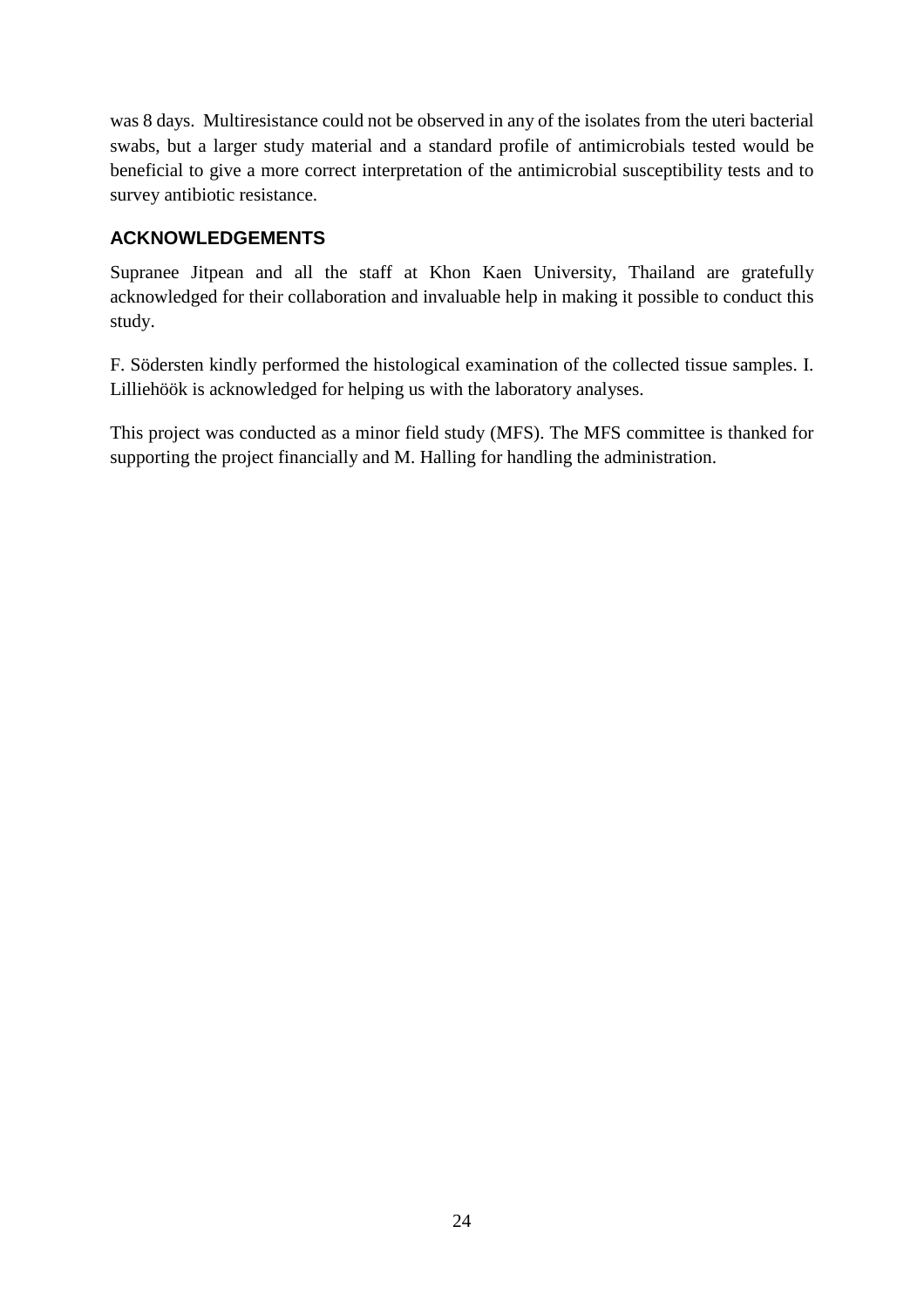#### **REFERENCES**

Arora, N., Sandford, J., Browning, G.F., Sandy, J.R., and Wright, P.J. (2006). A model for cystic endometrial hyperplasia/pyometra complex in the bitch. *Theriogenology,* 66 (6-7): 1530-1536.

Austad, R., Blom, A.K. and Borresen, B. (1979). Pyometra in the dog: a pathophysiological investigation. III. Plasma progesterone levels and ovarian morphology. *Nord. Vetrinarmed,* 31: 258-262.

Bigliardi, E., Parmigiani, E., Cavirani, S., Luppi, A., Bonati, L. and Corradi, A. (2004). Ultrasonography and cystic hyperplasia-pyometra complex in the bitch. *Reproduction in Domestic Animals*, 39 (3): 136-140.

Boyle, J.V., Fancher, M.E. and Ross, R.W., JR. (1973). Rapid, modified Kirby-Bauer susceptibility test with single, high-concentration antimicrobial discs. *Antimicrobial Agents and Chemotherapy,* 3 (3): 418-424.

Caspi, D., Baltz, M.L., Snel, F., Gruys, E., Niv, D., Batt, R.M., Munn, E.A., Buttress, N. and Pepys, M.B. (1984). Isolation and characterization of C-reactive protein from the dog. *Immunology,* 53(2): 307-313.

Chaffaux, S. & Thibier, M. (1978). Peripheral plasma concentrations of progesterone in the bitch with pyometra. *Annales de Recherches Vétérinaires,* 9 (3): 587-592.

De Bosschere, H., Ducatelle, R., Vermeirsch, H., Van Den Broeck, W. and Coryn, M. (2001). Cystic endometrial hyperplasia-pyometra complex in the bitch: should the two entities be disconnected? *Theriogenology,* 55: 1509-1519.

De Bosschere, H., Ducatelle, R. and Tshamala, M. (2002). Is mechanically induced cystic endometrial hyperplasia (CEH) a suitable model for study of spontaneously occurring CEH in the uterus of the bitch? *Reproduction of Domestic Animals,* 37: 152-157.

DeClue, A.E., Osterbur, K., Bigio, A. and Sharp, C.R. (2011). Evaluation of serum NT-pCNP as a diagnostic and prognostic biomarker for sepsis in dogs. *Journal of Veterinary Internal Medicine,*  25: 453-459.

Desborough, J.P. (2000). The stress response to trauma and surgery. *British Journal of Anaesthesia,* 85: 109-117.

Dillman, R.C. & Coles, E.H. (1966). A canine serum fraction analogous to human C-reactive protein. *American Jornal of Veterinary Research,* 27 (121): 1769-1775.

Dow, C. (1959). The cystic hyperplasia-pyometra complex in the bitch. *The Veterinary Record,*  70: 1102-1110.

Du Clos, T.W. & Mold, C. (2001). The role of C-reactive protein in the resolution of bacterial infection. *Infectious Diseases in Clinical Practise,* 11 (4): 229-233.

Eckersall, P.D. & Conner, J.G. (1988). Bovine and canine acute phase proteins. *Veterinary Research Communication,* 12: 169-178.

Fieni, F., Martal, J., Marnet, P.G., Siliart, B., Bernard, F., Riou, M., Bruyas, J.F and Tainturier, D. (2001). Hormonal variation after early or mid-pregnancy termination in bitches with algepristone. *Journal of Reproduction and Fertility,* 57: 243-248.

Fierni, F., Topie, E and Gogny, A. (2014). Medical treatment for pyometra in dogs. *Reproduction in Domestic Animals,* 49 (2): 28-32.

Fransson, B.A. & Rangle, C.A. (2003). Canine pyometra: an update on pathogenesis and treatment. *Veterinary Record,* 25 (8): 602-612.

Fransson, B.A., Lagerstedt, A-S., Bergstöm, A., Hagman, R., Park, J.S., Chew, B.P., Evans, M.A. and Rangle, C. A. (2007). C-reactive protein, tumor necrosis factor  $\alpha$ , and interleukin-6 in dogs with pyometra and SIRS. *Journal of Veterinary Emergency and Critical Care,* 17 (4): 373-381.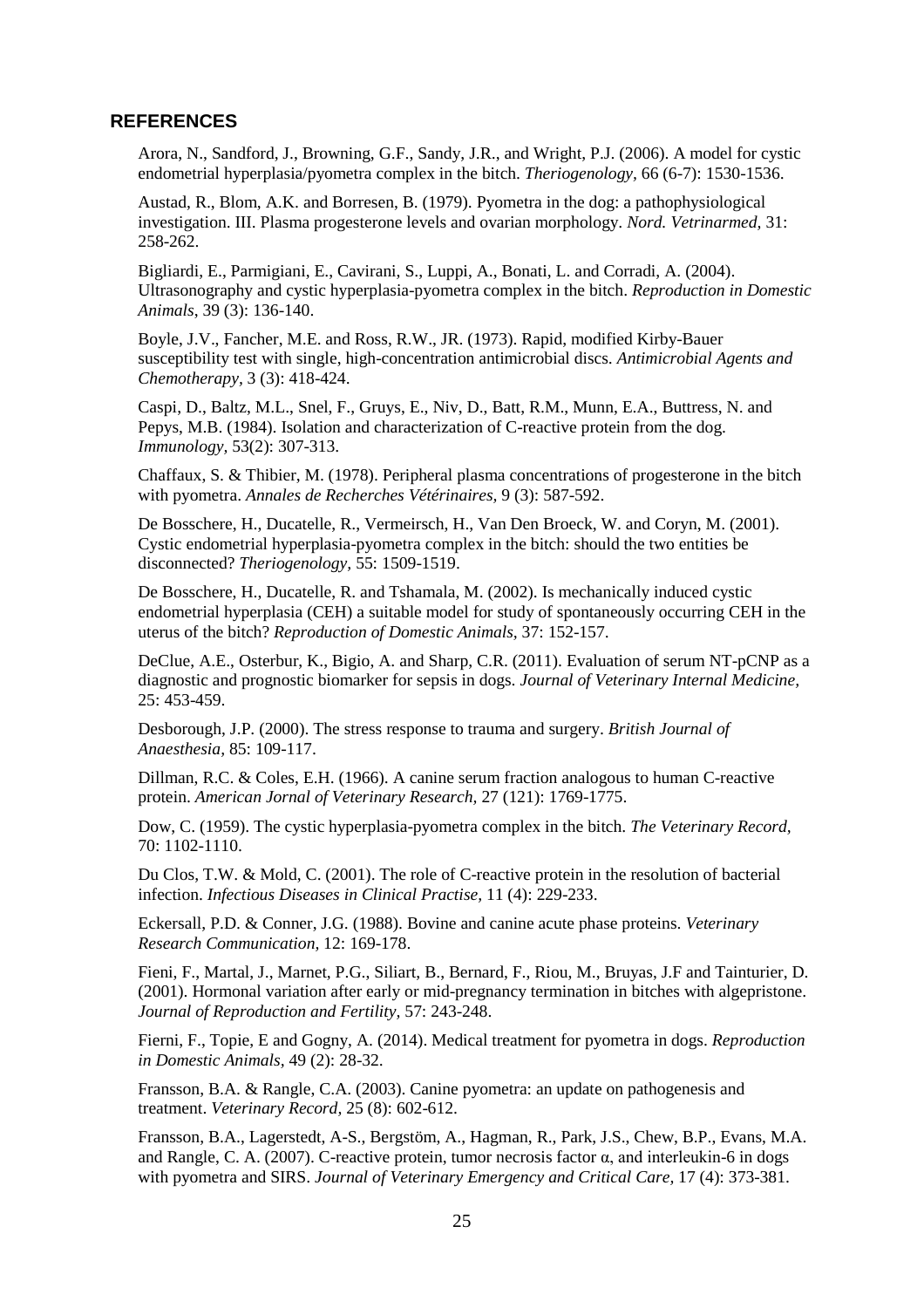Fransson, B., Lagerstedt, A.-S., Hellmen, E. and Jonsson, P. (1997). Bacteriological findings, blood chemistry profile and plasma endotoxin levels in bitches with pyometra or other uterine diseases. *Journal of Veterinary Medicine,* 44: 417-426.

Gebhardt, C., Hirschberger, J., Arndt, G., Brunnberg, L. and Kohn, B. (2009). Use of C-reactive protein to predict outcome in dogs with systemic inflammatory response syndrome or sepsis. *Journal of Veterinary Emergency and Critical Care,* 19 (5): 450-458.

Gibson, A., Dean, R., Yates, D. and Stavisky, J. (2013). A retrospective study of pyometra at five RSPCA hospitals in the UK: 1728 cases from 2006 to 2011. *Veterinary Record,* 173: 396-402.

Gill, M., Windemuth, R., Steele, R. and Green, S.M. (2005). A comparison of the Glasgow Coma Scale score to simplified alternative scores for the prediction of traumatic brain injury outcomes. *Annals of Emergency Medicine,* 45 (1): 37-42.

Greiner, M., Wolf, G. and Hartmann, K. (2008). A retrospective study of clinical presentation of 140 dogs and 39 cats with bacteremia. *Journal of Small Animal Practise,* 49 (8): 378-383.

Hagman, R. (2011a). Serum  $\alpha$ -1-acid glycoprotein concentrations in 26 dogs with pyometra. *Veterinary Clinical Pathology,* 40 (1): 52-59.

Hagman, R. (2012). Clinical and molecular characteristics of pyometra in female dogs. *Reproduction in Domestic Animals,* 47 (6): 323-325.

Hagman, R. & Greko, C. (2005). Antimicrobial resistance in *Escherichia coli* isolated from bitches with pyometra and from urine samples from other dogs. *Veterinary Record,* 157: 193-197.

Hagman, R., Kindahl, H. and Lagerstedt, A-S. (2006). Pyometra in bitches induces elevated plasma endotoxin and prostaglandin F2<sup>α</sup> metabolite levels. *Acta Veterinaria Scandinavia,* 47: 55- 67.

Hagman, R., Lagerstedt, A.S.,Hedhammar A. and Egenvall, A. (2011b). A breed-matched casecontrol study of potential risk-factors for canine pyometra. *Theriologenology,* 75 (7): 1251-1257.

Hardie, E.M. (1995). Life-threatening bacterial infection. *Compendium on Continuing Education for the Practising Veterinarian,* 17(6): 763-777.

Hauptman, J.G., Walshaw, R. and Olivier, N.B. (1997). Evaluation of the sensitivity and specificity of diagnostic criteria for sepsis in dogs. *Veterinary Surgery,* 26 (5): 393-397.

Jitpean, S., Hagman, R., Ström-Holst, B., Höglund, O.V., Pettersson, A., Egenvall, A. (2012). Breed variations in the incidence of pyometra and mammary tumours in Swedish dogs. *Reproduction in Domestic Animals,* 47 (6): 347-350.

Jitpean, S., Sröm-Holst, B., Emanuelson, U., Höglund, O.V., Pettersson, A., Alneryd-Bull, C. and Hagman, R. (2014a). Outcome of pyometra in female dogs and predictors of peritonitis and prolonged postoperative hospitalization in surgically treated cases. *BMC Veterinary Research,*  10:1186.

Jitpean, S., Ström-Holst, B., Höglund, O.V., Pettersson, A., Olsson, U., Strage, E, Södersten, F and Hagman, R. (2014b). Serum insulin-like growth factor-I, iron, C-reactive protein, and serum amyloid A for prediction of outcome in dogs with pyometra. *Theriogenology,* 82: 43-48.

Karlsson, I., Wernersson, S., Ambrosen, A., Kindahl, H., Södersten, F., Wang, L. and Hagman, R. (2013). Increased concentrations of C-reactive protein but not high-mobility group box 1 in dogs with naturally occurring sepsis. *Veterinary Immunology and Immunopathology,* 156: 64-72.

Kaymaz, M., Bastan, A., Erünal, N., Aslan, S. and Findik, M. (1999). The use of laboratory findings in the diagnosis of CEH-pyometra complex in the bitch. *Turkish Journal of Veterinary and Animal Sciences,* 23: 127-133.

Kenney, E.M., Rozanski, E.A., Rush, J.E., deLaforcade-Buress, A.M., Berg, J.R., Silverstein, D.C., Montealegre, C.D., Jutkowitz, L.A., Adamantos, S., Ovbey, D.H., Boysen S.R. and Shaw,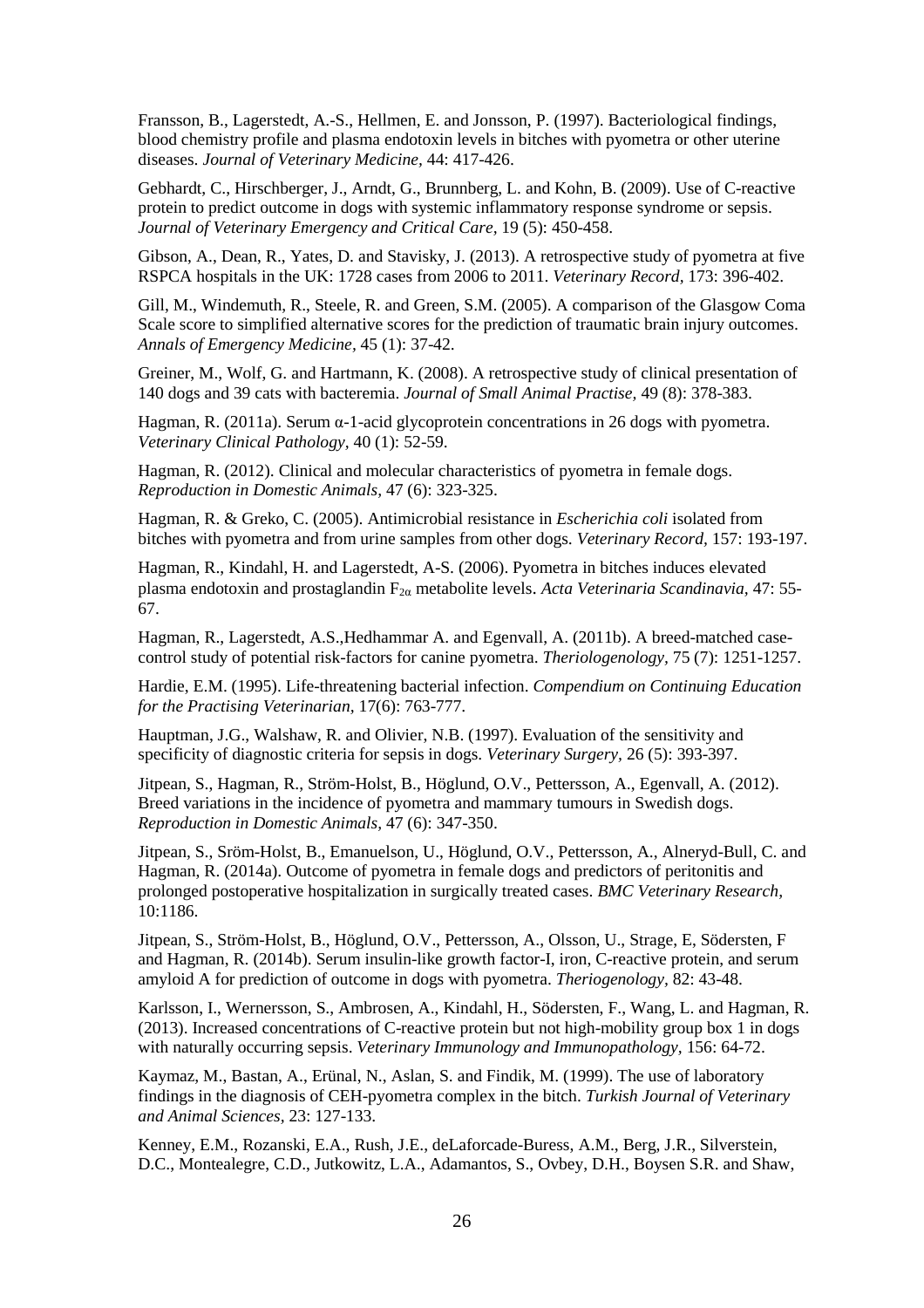S.P. (2010). Association between outcome and organ system dysfunction in dogs with sepsis: 114 cases (2003-2007). *Journal of the American Veterinary Medical Association,* 236 (1): 83-87.

Kumar, A., Roberts, D., Wood, K.E., Light, B., Parrillo, J.E., Sharma, S., Suppes, R., Feinstein, D, Zanotti, S., Taiberg, L., Gurka, D., Kumar, A and Cheang, M. (2006). Duration of hypotension before initiation of effective antimicrobial therapy is the critical determinant of survival in human septic shock. *Critical Care Medicine,* 34 (6): 1589-1596.

Linder, A., Soehnlein, O. and Åkesson, P. (2010). Roles of heparin-binding protein in bacterial infections. *Journal of Innate Immunity,* 2: 431-438.

Lindmark, A., Garwicz, D., Rasmussen, P.B., Foldgaard, H. and Gullberg, U. (1999). Characterization of the biosynthesis, processing, and sorting of human HBP/CAP37/azurocidin. *Journal of Leukocyte Biology,* 66 (4): 634-643.

Läkemedelsverket (2016). *Dosering av antibiotika till hund – behandlingsrekommendation. [https://lakemedelsverket.se/upload/halso-och-sjukvard/behandlingsrek](https://lakemedelsverket.se/upload/halso-och-sjukvard/behandlingsrek-vet/Dosering_av_antibiotika_till_hund_behandlingsrekommendation_webb.pdf)[vet/Dosering\\_av\\_antibiotika\\_till\\_hund\\_behandlingsrekommendation\\_webb.pdf](https://lakemedelsverket.se/upload/halso-och-sjukvard/behandlingsrek-vet/Dosering_av_antibiotika_till_hund_behandlingsrekommendation_webb.pdf)* [2016-11-25]

Martins, D.G., Apparício, M. and Vicente, W.R.R (2015). A survey of three years consultation: 119 cases of pyometra, prognosis and outcome. *Journal of Animal Science Advances,* 5 (2): 1202- 1207.

Maretta, S.M., Matthiesen D.T. and Nichols, R. (1989). Pyometra and its complications. *Problems in Veterinary Medicine,* 1 (1): 50-62.

Mold, C., Rodriguez, W., Rodic-Polic, B. and Du Clos, T.W. (2002). C-reactive protein mediates protection from lipopolysaccharide through interactions with FcγR. *The Journal of Immunology,*  169 (12): 7019-7025.

Mortensen, R.F. & Zhong, W. (2002). Regulation of phagocytic leukocyte activities by C-reactive protein. *Journal of Leukocyte Biology,* 65: 495-500.

Murata, H., Shimada, N. and Yoshioka, M. (2004). Current research on acute phase proteins in veterinary diagnosis: an overview. *The Veterinary Journal,* 168: 28-40.

Niskanen, M. & Thrusfield, M.V. (1998). Associations between age, parity, hormonal therapy and breed, and pyometra in Finnish dogs. *Veterinary Record,* 143: 493-498.

Nomura, K., Yoshida, K., Funahashi, H. and Shimada, Y. (1988). The possibilities of uterine invasion of *Escherichia coli* inoculated into the vagina and development of endometritis in the bitches. *Journal of Animal Reproduction,* 34: 199-203.

Parillo, J.E. (1993). Pathogenetic mechanisms of septic shock. *The New England Journal of Medicine,* 328 (20): 1471-1477.

Pierrakos, C. & Vincent, J-L. (2010). Sepsis biomarkers: a review. *Critical Care,* 14: R15.

Purvis, D. & Kirby, R. (1994). Systemic inflammatory response syndrome: septic shock. *Emergency Medicine,* 24 (6): 1225-1247.

Quinlan, G.J., Martin, G.S. and Evans T.W. (2005). Albumin: biochemical properties and therapeutic potential. *Hepatology,* 41: 1211-1219.

Rootvelt-Andersen, V. & Farstad, W. (2006). Treatment of pyometra in the bitch: a survey among Norwegian small animal practitioners. *European Journal of Companion Animal Practice,* 16 (2): 195-198.

Sandholm, M., Vasenius, H. and Kivisto, A.K. (1975). Pathogenesis of canine pyometra. *Journal of the American Veterinary Medical Association,* 167 (11): 1006-1010*.*

Seymour, C.W., Liu, V.X., Iwashyna, T.J., Brunkhorst, F.M., Rea, T.D., Scherag, A., Rubenfeld, G., Kahn, J.M., Shankar-Hari, M., Singer, M., Deutschman, C.S., Escobar, G.J. and Angus, D.C. (2016). Assessment of clinical criteria for sepsis: for the third international consensus definitions